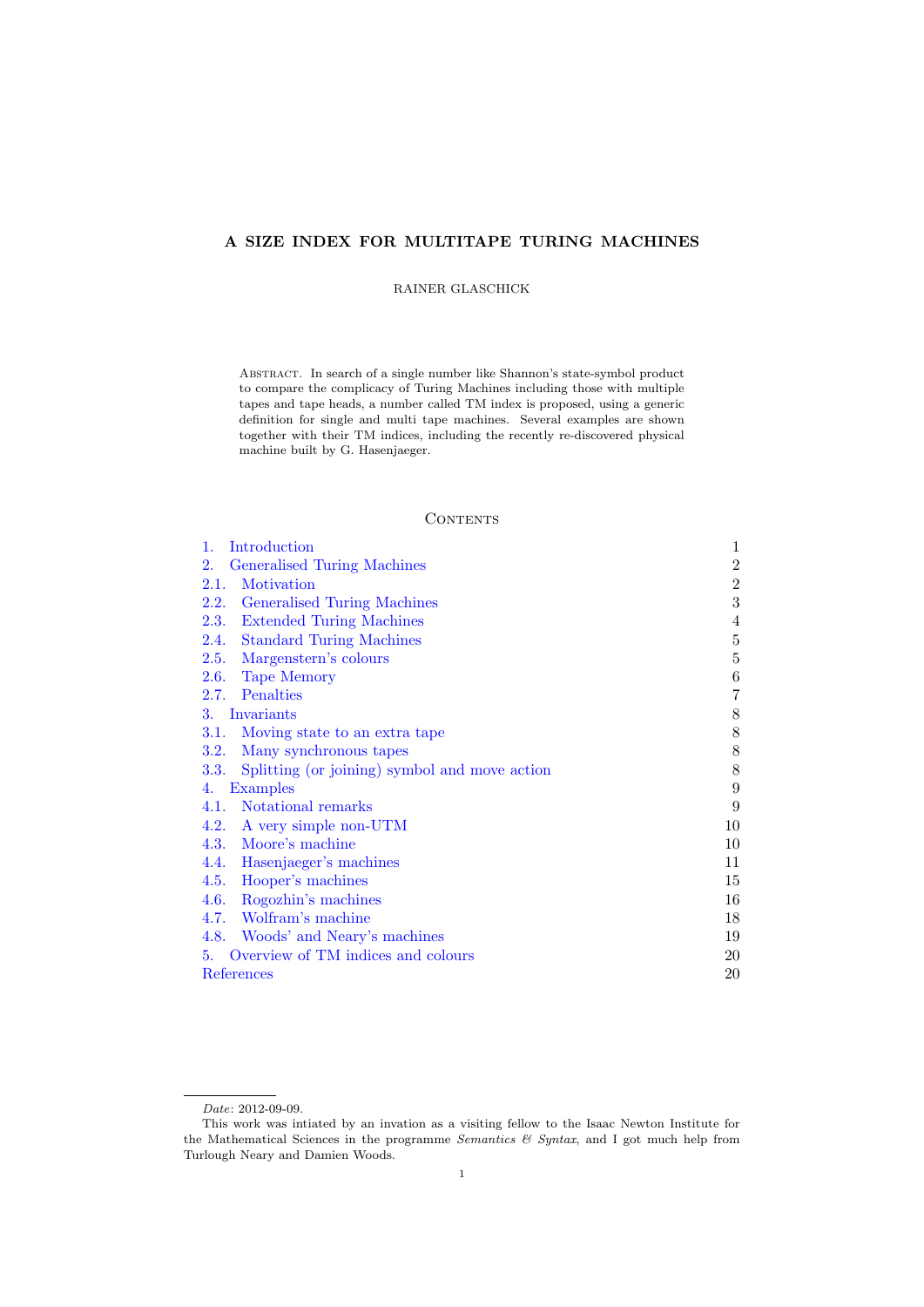#### 1. INTRODUCTION

<span id="page-1-0"></span>When the Heinz Nixdorf MuseumsForum<sup>[1](#page-1-1)</sup> searched for objects to be presented during the Alan Turing year, a physical model of a Turing machine built by Gisbert Hasenjaeger was located by its director Norbert Ryska. Unlike some other physical models, Hasenjaeger's machine is not only a curiosity, but has also an interesting theoretical background. Searching for the relevance of this machine, the starting point was Shannon's state-symbol product, as he wrote in [\[Shannon1956\]](#page-21-0): An interesting unsolved problem is to find the minimum possible state-symbol product for a universal Turing machine. Having only four states and three binary tapes, giving the very small state-symbol product of eight, this would indicate an unnoticed milestone. But with the use of more than one tape, Shannon's state-symbol product looses its significance, see e.g. [\[Hooper1969\]](#page-21-1).

Nevertheless, a single number to indicate the complicacy of a Turing Machine with more than one tape or more heads would be nice indicator for a ranking, although it is clear that such a ranking cannot replace an in-depth analysis.

Hooper proposed the number  $m \cdot n^p$  for a machine with m states, n symbols (including blank and end marker) and  $p$  tapes, which is equal to the state-symbol product for a single tape machine. However, this number implies that the tapes are all of the same kind, i.e. all provide all operations, have the same alphabet, etc. Hooper used further in his article the triple  $(m, n, p)$  to characterise the machines, not the single number obtained from his formula.

In his German text, [\[Priese1979a\]](#page-21-2) uses two-dimensional tapes and gives three complexity types:

- a quadruple  $(z, b, d, k)$ , where z is the number of states, b the number of symbols,  $d$  the number of tape dimensions, and  $k$  the number of heads or tapes
- Hooper's number, i.e.  $z \cdot b^k$
- the number of possible instructions, basically  $(z \cdot b^k \cdot 2d)^{z \cdot b^k}$

In his English paper [\[Priese1979b\]](#page-21-3), only the third number, called complexity, is used. However, this number is not only very large, so the logarithm is used; it more or less characterises a class of machines, and, like Hooper, does not take into account if tapes are non-erasable, cyclic etc.

In their 2009 paper [\[NearyW2009\]](#page-21-4), Neary and Woods give an excellent overview of small universal TMs in general, and concentrate on weakly universal ones in particular, all as single tape machines.

Margenstern [\[Margenstern1993\]](#page-21-5) uses *colours* to characterize Turing Machines with a single tape, and cites Pavlotskaia to prove that a minimum number of colours is necessary for a machine to be universal.

This text gives a (not novel) definition for a Turing Machine, here called *gen*eralised TM, which embraces TMs with one or more tapes in a single model, and defines a size indicator for it, called TM index, that is

- equal to Shannon's state-symbol product for standard single-tape TMs,
- is invariant for two transformations intuitively considered irrelevant,
- gives smaller numbers for restricted machines (non-erasable, weakly universalS)

Comparing the TM index is logical only for machines that serve the same task, and for universal Turing machines in particular.

Multihead and multitape machines that were introduced and used in the discussion of computational complexity by Hartmanis and Stearns [\[HartmanisS1965\]](#page-21-6) are likewise covered, but not with examples, see also [\[JiangSV1997\]](#page-21-7).

<span id="page-1-1"></span><sup>1</sup> in Paderborn, Germany: <http://www.hnf.de/>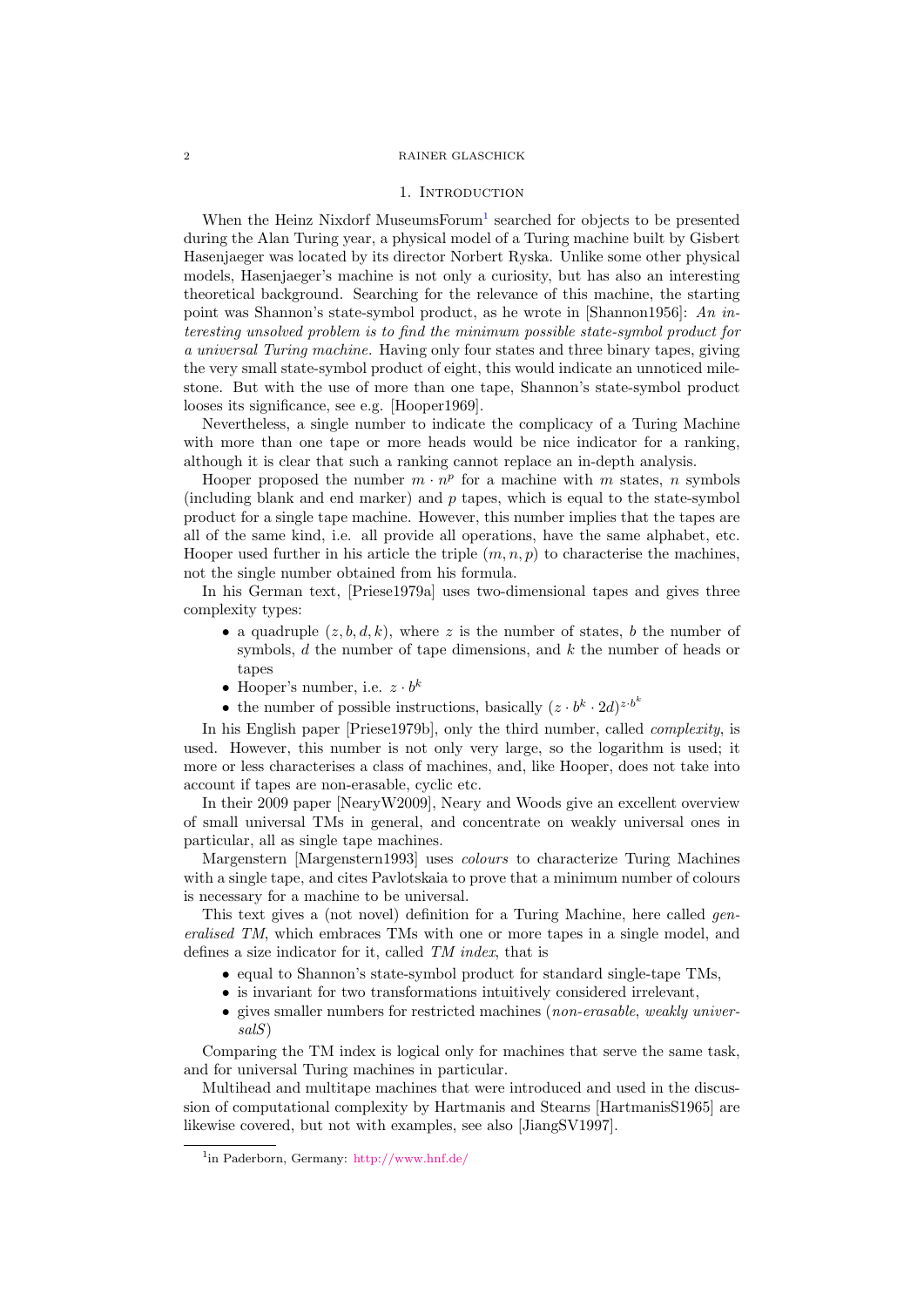It has been observed that reducing the state-symbol product for TMs often

- increases the computational complexity in time and space,
- requires extra effort to encode and decode the tape contents,
- makes it difficult to determine that the machine stopped.

In particular the complexity issues are not contained in this text, for these, see e.g. [\[WoodsN2009\]](#page-21-8).

Throughout the text, the abbreviation TM is used for Turing Machine, UTM for Universal Turing Machine, gTM for generalised Turing Machine, sTM for standard Turing Machine, and xTM for extended Turing Machine.

#### 2. Generalised Turing Machines

<span id="page-2-1"></span><span id="page-2-0"></span>2.1. Motivation. Looking at various variants of (deterministic) Turing Machines, they all have in common a finite state machine, that sends symbols and action commands to an unlimited deterministic memory, and in return receives a symbol that is used to advance the finite state machine; see also [\[Fischer1965a\]](#page-21-9)<sup>[2](#page-2-3)</sup>.

This definition of a generalised TM could be regarded as a template or class of TMs, as it does not require a specific memory.

Note that several definitions of a TM do not formally define the tape memory. The tape is often introduced by its inscriptions, and the changes to the inscriptions are mostly explained just verbally. One could have the impression that TMs are just finite state machines, and miss the specialty of the tape memory.

The attribute *generalised* is used to distinguish from a *standard TM*, that has a single tape without restrictions and in each state writes to the tape and moves the tape during a single state transition<sup>[3](#page-2-4)</sup>.

<span id="page-2-2"></span>2.2. Generalised Turing Machines. An generalised Turing Machine (gTM) is a finite state organ  $\Sigma$  connected to an unlimited memory organ  $\Psi$ , both having an input and an output each, such that the output of the memory  $\Psi$  is an input to the state organ  $\Sigma$ , and its output is an input to the memory.

2.2.1. The finite state subsystem. The finite state subsystem  $\Sigma$  is a deterministic finite state machine described by the sixtuple  $(S, I, \Psi, \sigma, s_0, s_1)$  with:

- a finite set of states  $S = s_0, s_1, s_2, \ldots,$
- a finite input alphabet  $I = i_1, i_2, \ldots$
- a finite action alphabet  $\Psi = \psi_1, \psi_2, \dots$
- a state stepping (partial) map  $\sigma : (S \{s_0\}) \times I \to \Psi \times S$

The state  $s_1$  is called the start state, and the state  $s_0$  the stop state, thus there must not be a step defined for it.

The action alphabet embraces the symbols written as well as the movement of the tape, thus it is different from the input alphabet. This does not exclude that the input symbols as well as the actions may be n-tuples; e.g. for a 3-tape machine, the input symbols might be triples and the actions sextuples; see below for the extended TM. The only restriction is that the memory subsystem does understand the action symbols and produces input symbols for the state machine.

Two-dimensional tapes as in [\[Priese1979a,](#page-21-2) [Priese1979b\]](#page-21-3) fit perfectly in the above definition: if the tapes are binary, the input alphabet has two members, but the action alphabet has eight instead of four (up and down as well as right and left for

<span id="page-2-3"></span><sup>&</sup>lt;sup>2</sup>Cooper in his *Computability Theory* [\[Cooper2003\]](#page-21-10) uses this same model in his definition of a TM, i.e. provides separate actions for writing and movement, but does not extend his model to multi-tape machines.

<span id="page-2-4"></span> $3$ This is what has become standard now; Turing's machine definition allows several actions combined in one state transition to avoid states with less significance to understanding the function of the machine.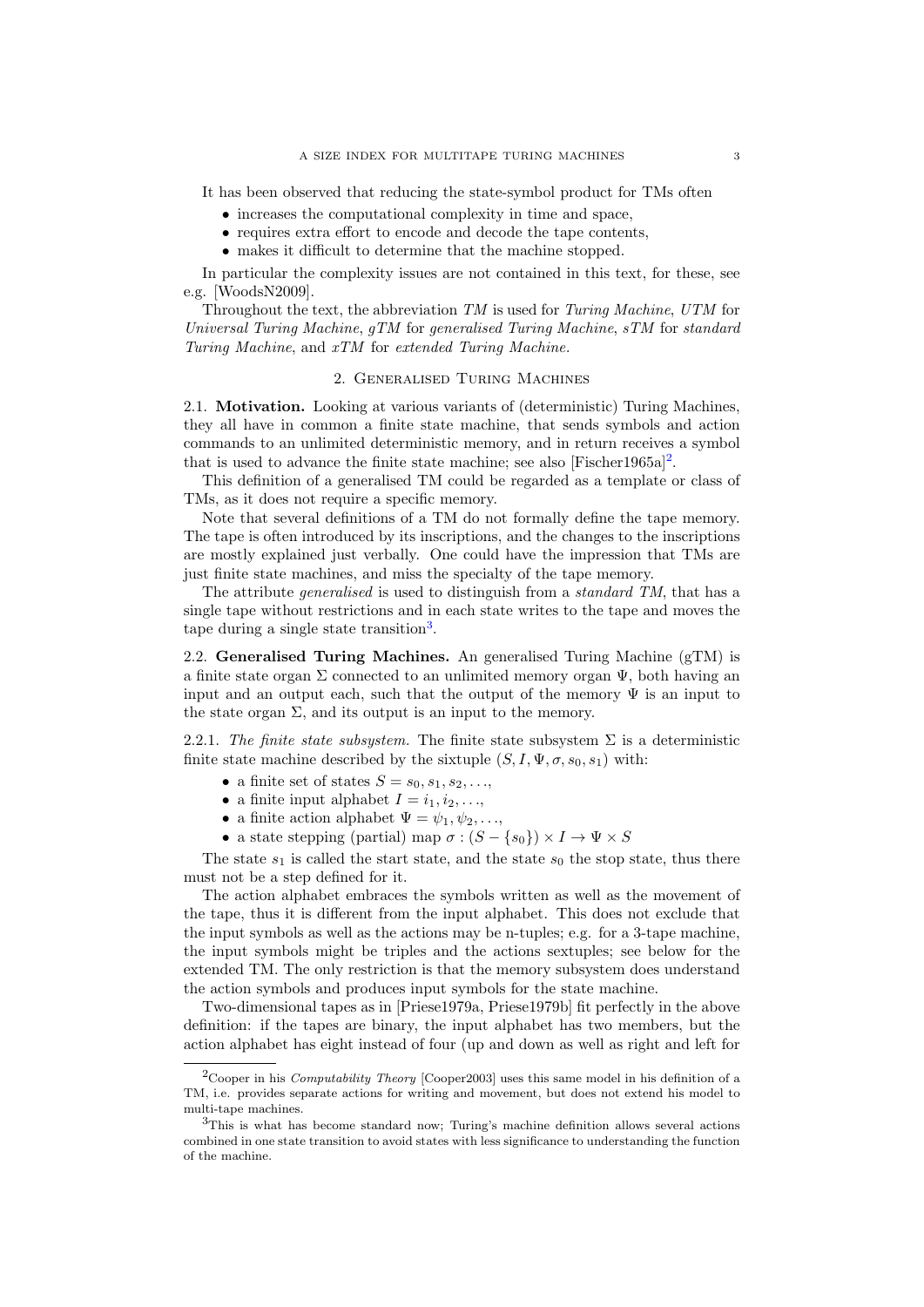each input symbol), probably as pairs with the symbols to be written. Multihead TMs must keep more state in the memory subsystem.

The stepping map need not be a total function; there may be undefined input combinations, often because they will never occur. See the next section on stop states.

Being defined on finite sets, the stepping map is normally described by some sort of table or matrix; here, a table with four columns will be used: The first two give the current state and input element, the last two the action and the next state.

2.2.2. The stop state. In this definition, a stop state is stipulated<sup>[4](#page-3-0)</sup>.

Several TM definitions declare the stop of the machine when  $\sigma$  is undefined for the current state and input symbol, or they do not show the stop state in the state table, but have a remark in the text. In these cases, often only the missing line in the state table has to be added, as has been done in some of the examples below. When the stop state is reached, the action output symbol is arbitrary and not sent to the memory, thus any one could be used; this may be indicated by dashes in the state tables, that are not counted as actions.

For other TMs, the stop state is equivalent to a certain cycle of states. This cycle should be at least detectable by a FSM. Then, its states have to be counted too, unless a simple extension of the state machine would do.

2.2.3. The memory subsystem. The memory is an unlimited deterministic subsystem using the same sets as the state machine for S, I and  $\Psi$ , described by the sixtuple  $(T, r, w, S, I, \Psi)$  with:

- a (unlimited) set of states  $T = t_1, t_2, \ldots$
- a read function  $r: T \to I$  to read the current symbol of the tape state
- a write function  $w: T \times \Psi \to T$  to write, i.e. execute an action and return a new tape state

The first memory state  $t_1$  is called the initial memory contents.

2.2.4. The combination is the  $gSM$ . Combining the state machine and the memory, a generalised Turing Machine is thus described by the tuple:

$$
(S, I, \Psi, \sigma, s_0, s_1, T, r, w)
$$

Note that the initial memory contents  $t_1$  is not included, in order to allow the application of a single machine to different initial memory contents.

So the application of a gTM to an initial memory contents  $t_1$  generates a list of quadruples  $(s_j, t_j, i_j, \psi_j)$  with (for  $j > 0$  until  $s_{j+1} = s_0$ ):

$$
i_j = r(t_j)
$$

$$
(s_{j+1}, \psi_j) = \sigma(s_j, i_j)
$$

$$
i_{j+1} = w(t_j, \psi_j)
$$

The symbols  $i_j$  and  $\psi_j$  are redundant and were used for clarity.

<span id="page-3-0"></span><sup>4</sup>Alan Turing's definition for computable numbers uses cycle-free machines, that are running forever without going into cycles, i.e. repeating a pattern periodically on the tape, as compared to machines used for the solution of the Entscheidungsproblem.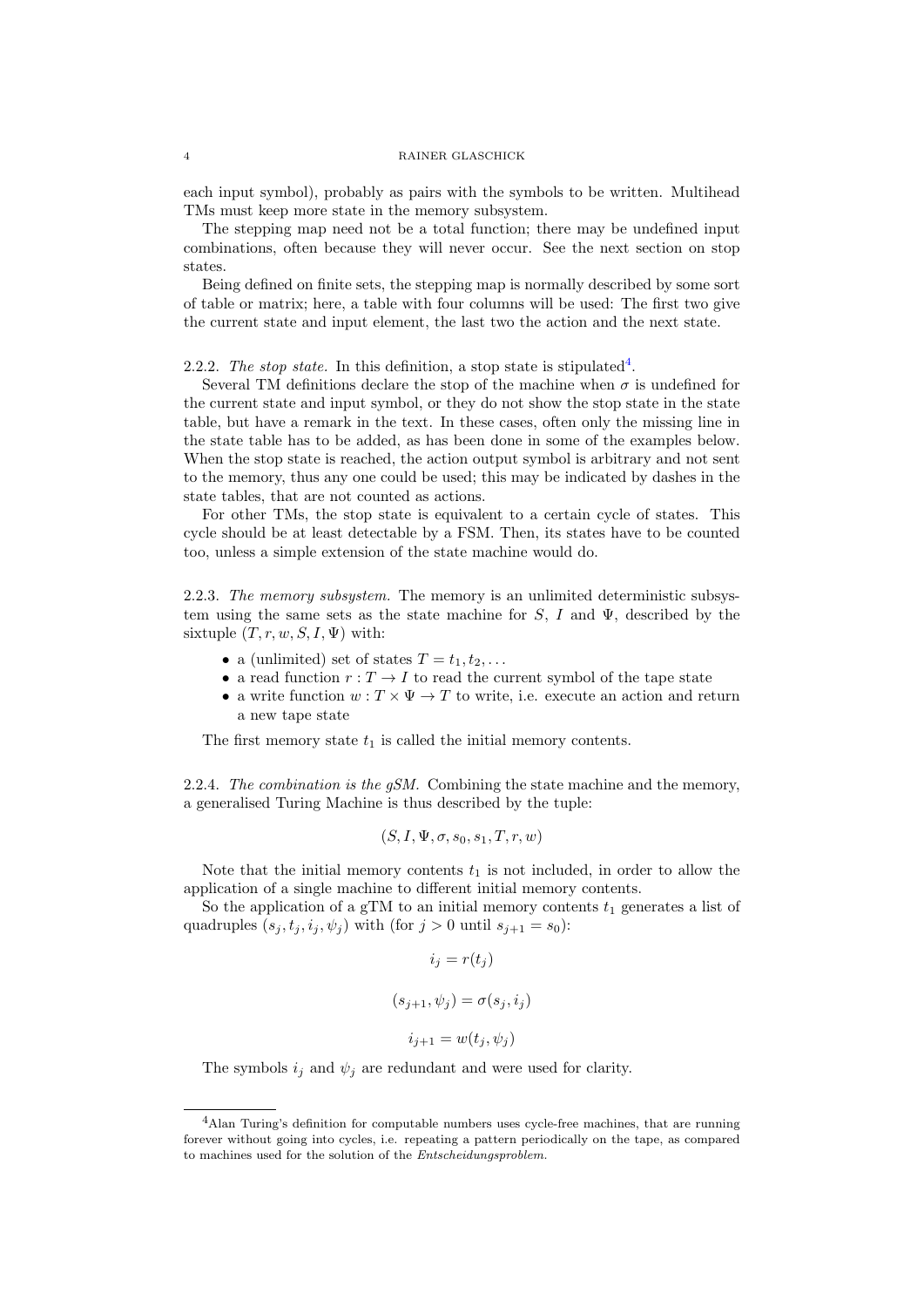2.2.5. The TM index. The generalised TM state table complicacy index, or TM index for short, is defined as a single number by

$$
|S| \cdot \sqrt{\frac{|I| \cdot |\Psi|}{2}}
$$

For a standard TM with one erasable tape, it is equal to the state-symbol product, see below. For the product  $|I| \cdot |\Psi|$ , the term symbol state area size or simply IO size might be used, and for the whole term after the state count the term symbol equivalent.

This index, as it uses the cardinality of  $\Psi$ , thus depends on which actions are possible on the memory (i.e. if tapes move in only one direction) and the number of symbols that could be written (i.e. for non-erasable or read-only memory), and thus reflects characteristics from the memory subsystem.

This, however, does not honor every quirk in the memory subsystem, see [2.6.6](#page-6-0) on penalties. In this case, we call the TM index without penalties the basic TM index.

<span id="page-4-0"></span>2.3. Extended Turing Machines. A extended Turing Machine (xTM) is a special case of the generalised TM, which differentiates the output symbols and the tape movements, using a subset of the input symbols as output symbols.

Here, the action symbols are pairs of elements from a set  $O$  of state output symbols and a set  $\Xi$  of memory instructions. Naturally, the memory subsystem now must accept these pairs.

The set O of symbols output to the memory is taken from the input symbols, but needs not to cover them all. This allows to express directly that symbols on the tape are only present in the initial tape inscription, and are never written. A new set of memory instructions  $\Xi$  is introduced, and the extended TM is a gTM with the tuple  $(S, I, \Psi, \sigma, s_0, s_1, T, r, w)$ , having:

- the output symbol set  $O \subseteq I$
- the memory instructions  $\Xi = \{\xi_1, \xi_2, \ldots\}$
- where the memory actions are  $\Psi \subseteq O \times \Xi$
- and the memory write function is  $w: T \times (O \times \Xi) \rightarrow T$

Note that the expression

$$
|S| \cdot \sqrt{\frac{|I| \cdot |O| \cdot |\Xi|}{2}}
$$

is only equal to the gTM index, if  $\Psi = O \times \Xi$ , i.e. if all combinations of output symbols and instructions are used as memory actions.

Note that because the set of output symbols  $O$  may be a subset of the input symbols  $I$ , this allows to express characteristics of non-erasing machines and weak machines already in the state machine, and not only as (mostly verbal) restrictions of the memory subsystem.

Note also, that the input and output symbols as well as the memory instructions might still be (sub-) tuples, (e.g pairs for two tapes).

The extended TM will not be used in the examples, because it looks not suitable to define a useful index.

<span id="page-4-1"></span>2.4. Standard Turing Machines. The standard TM is an xTM, where:

- the set of output symbols is equal to the input symbols:  $I = O$
- the set of movement operations has two members  $\Xi = \{R, L\}$

Thus, the TM index becomes, because  $|\Xi|=2$ :

$$
|S| \cdot \sqrt{\frac{|Y| \cdot |Y| \cdot |\Xi|}{2}}
$$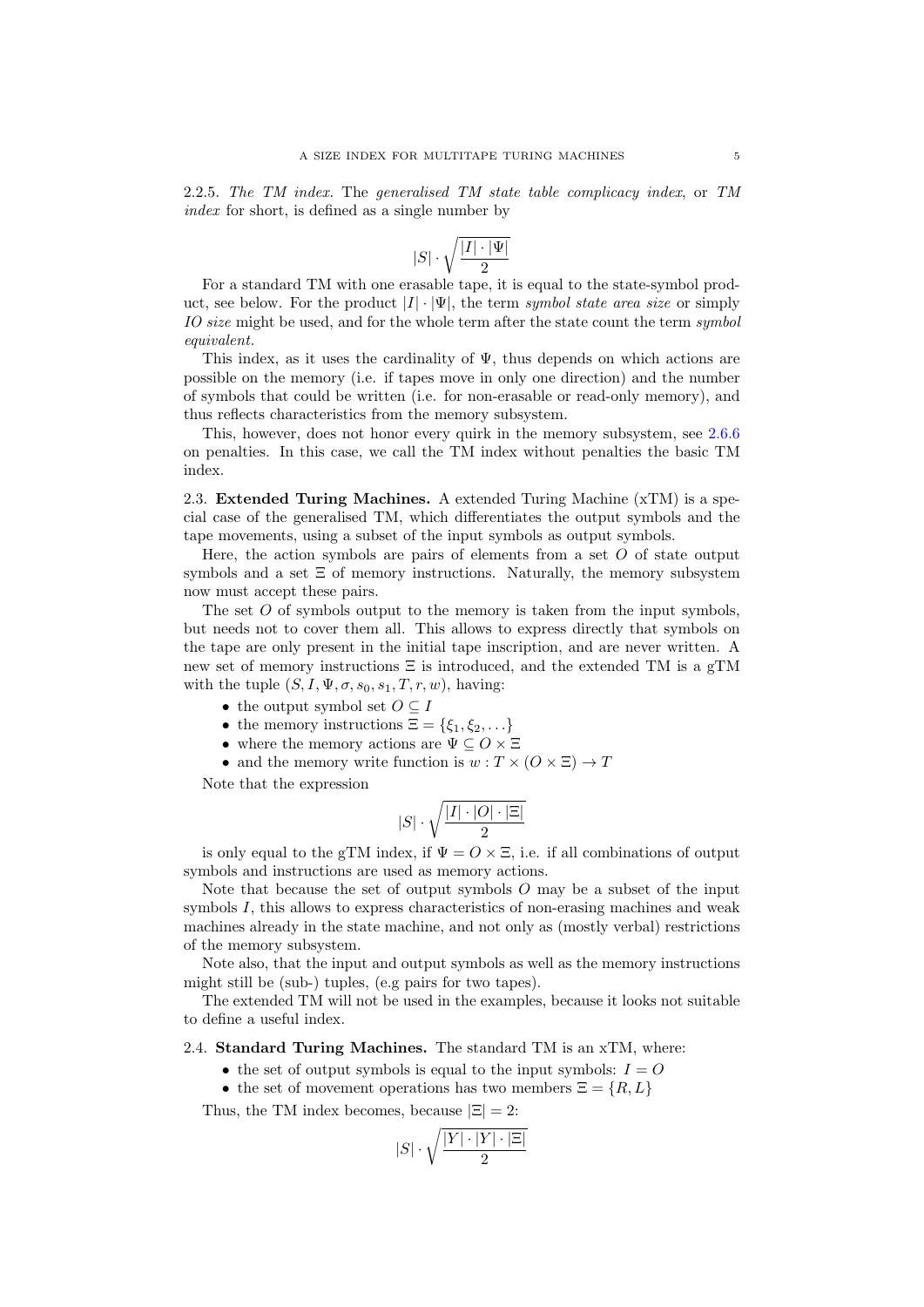$$
= |S| \cdot \sqrt{\frac{|Y| \cdot |Y| \cdot 2}{2}}
$$

$$
= |S| \cdot |Y|
$$

which is equal to Shannon's state-symbol product.

For binary machines, there are only 4 action symbols possible, and these are normally all used, if it is a standard TM, even though only two of them can be used per state. This allows all 4 action symbols if the machine has more than 2 states, which has been proved to be necessary anyhow. For a non-erasing binary machine, there may be still 4 actions, so there are  $4 \cdot 2$  possible combinations of actions and input symbols per state.

As the examples below show, rather often single tape TMs with many symbols do not use all combinations, so that in these cases the TM index is smaller than the state-symbol product, which might be surprising first, but indicates that the memory has to be less complex than for a full TM.

<span id="page-5-0"></span>2.5. Margenstern's colours. For a standard TM, Margenstern introduces in [\[Margenstern1993\]](#page-21-5) the colours of an instruction as the combination of the input symbol and action, i.e. output and movement operation for a gTM. It is possible to look at the set of colours per state and per machine. The maximum numbers of colours per state is  $|I| \cdot |O| \cdot 2 = |I|^2 \cdot 2$ , as any input can be combined with any output with one out of two movements, and input symbols are the same as output symbols for a standard TM. The set of colors per machine then contains the colours of all instructions of all states. However, it seems to be of limited value for an index number, because it is limited by the above number, even for many states. (If a single state uses up all colours, no other state can add new colours). If follows that the number of colours of a binary machine is 8 at most. (Astonishingly, the set of colours for a machine is often less than the maximum.)

Instead, the sum of the number of colours per state could be used, which is not greater than the product  $|I| \times |\Psi|$ , the IO size of an gTM. So it might be more specific, but might not be invariant to some transformations, as it heavily depends on the distribution of colours versus states.

It would be interesting to analyze the Theorems given by [\[Margenstern1993\]](#page-21-5) (some of which were found by Pavlotskaia), if they could be applied to the TM index, but this is outside the scope of this work.

<span id="page-5-1"></span>2.6. Tape Memory. No attempt will be made to expand the examples by proper tape memory definitions, only some illustrations are shown for standard TMs. Note that the position of the read-write head must be recorded in the state of the memory. It would be desirable to have something like the TM index for the state machine for the memory system, in order to reflect the complicacy of the memory. However, the tape memory is regarded not only as fairly simple in its structure, but there are only a few varieties, that can serve a much larger number of state machines. Also, several of the specialties of the tape memory can be cared for in the gTM definition and state table analysis, except e.g. cyclic tapes. Thus, such an attempt is not tried here.

2.6.1. Tape memory as a n-tuple. A fairly simple and flexible memory for a standard TM uses a n-tuple for the tape contents (except the still blank part), and an integral number as an index into to the n-tuple as location for the tape head.

Using  $n = |(x_1, \ldots, x_n)|$  for the number of elements in the n-tuple  $(x_1, \ldots, x_n)$ , and defining the auxiliary functions  $\kappa$ ,  $\lambda$  and  $\zeta$ , we could model the tape state as a set (or pair) of a natural number and an n-tuple of input symbols:

$$
t_j = \{k_j, (i_{j,1}, i_{j,2}, \ldots i_{j,k_j-1}, i_{j,k_j}, \ldots i_{j,l_j})\}
$$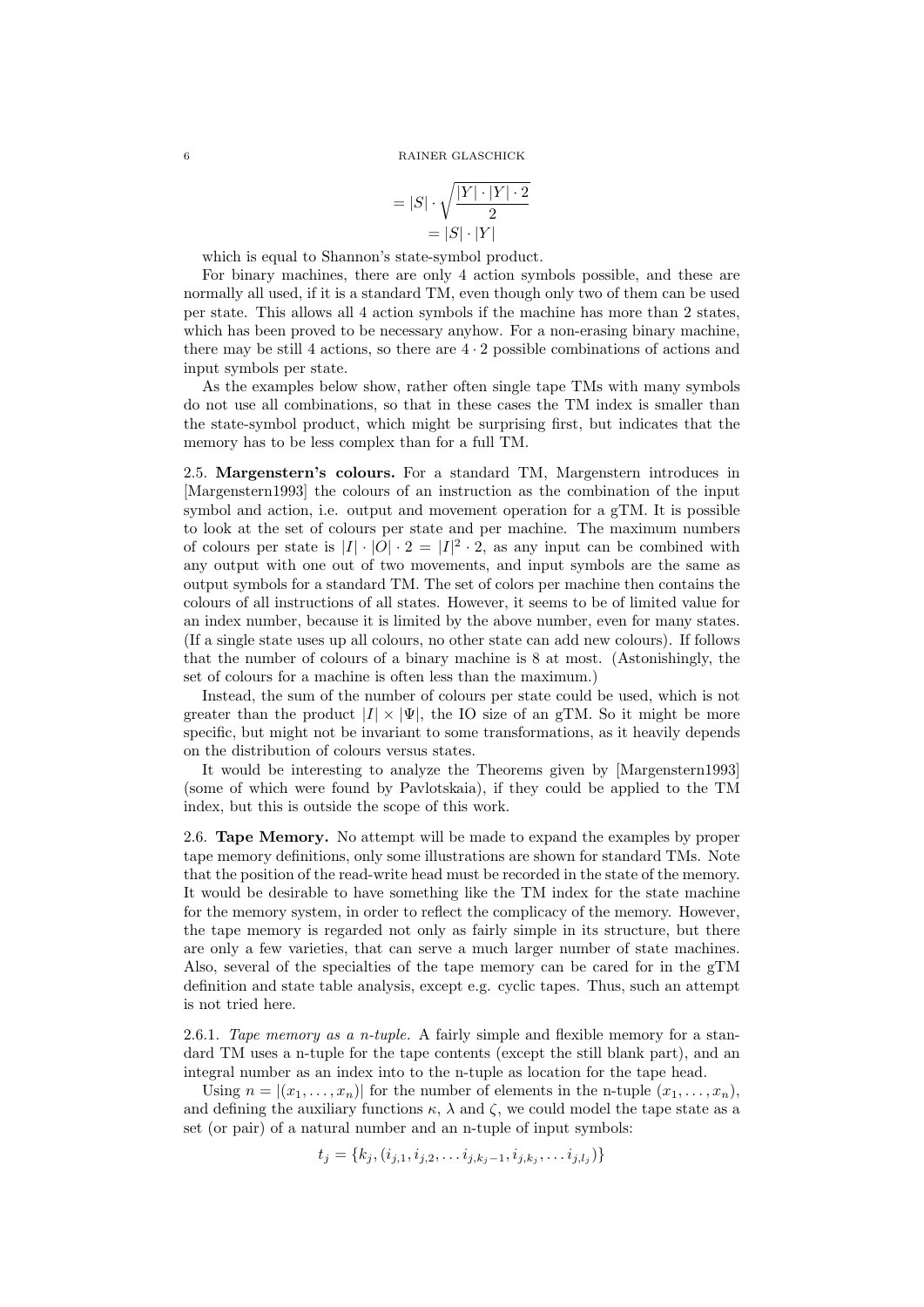$$
1 \le k_j \le l_j
$$
  
\n
$$
\kappa(t_j) = k_j
$$
  
\n
$$
\lambda(t_j) = l_j = |(i_{j,1}, i_{j,2}, \dots i_{j,k_j-1}, i_{j,k_j}, \dots i_{j,l_j})|
$$
  
\n
$$
\forall x \le l_j : \zeta(t_j, x) = i_{j,x}
$$

The read function is just:

$$
r(t_j) = \zeta(t_j, \kappa(t_j))
$$

For the write function, the action symbol is a pair  $(y, z)$  where  $y \in O \subseteq I$  and  $z \in \{R, L\}$  and the new state depends on the values of z and  $k_i = \kappa(t_i)$  as follows, where  $l_i = \lambda(t_i)$ :

- $z = R, k_j \neq l_j$ :  $w(t_j, (y, z)) = \{k_j+1, (i_{j,1}, i_{j,2}, \ldots i_{j,k_j-1}, y, i_{j,k_j+1}, \ldots i_{j,l_j})\}$
- $z = R, k_j = l_j$ :  $w(t_j, (y, z)) = \{Sk_j + 1, (i_{j,1}, i_{j,2}, \ldots i_{j,k_j-1}, y, y_0) \}$
- $z = L, k_j \neq 1$ :  $w(t_j, (y, z)) = \{k_j 1, (i_{j,1}, \ldots, i_{j,k_j-1}, y, \ldots, i_{j,l_j})\}$
- $z = L, k_j = 1: w(t_j, (y, z)) = \{1, (y_0, y, i_{j,2}, \ldots, i_{j,l_j})\}$

where  $y_0$  is the blank symbol. A blank tape is then  $t_1 = \{1, (y_0)\}\$  with  $\kappa(t_1) = 1$ , so the first operation extends it to two elements.

This scheme extends easily to multi-tape machines and multi-dimensional tapes. Cyclic tapes are also not difficult to integrate, as they have a fixed size and thus the n-tuple with the contents is initially predefined and does not change, and the tape position is taken modulo this size. Non-erasing tapes just require more conditions on the function, and are sufficiently characterized by less actions in the gTM definition.

2.6.2. Tape memory as string. The single tape memory used in the standard TM could be described as as a symbol chain or string, using an extra symbol not in the input-output-symbol to note the position of the read-write-head. This is often the state number, in which case the set of symbols and states must be distinct.

2.6.3. Tape memory as two pushdown stores. Tape memory is a pair of symbol strings, i.e. n-tuples of input symbols, plus the current symbol, the strings constituting the parts left and right to the head.

2.6.4. Tape memory as fixed mapping from integer numbers to symbols. The tape contents is a mapping  $m : \mathbb{Z} \to S$  from integer numbers to symbols, and the state is the pair  $(s_i, m_i)$ , see [\[Boerger1985\]](#page-21-11). It is presumed that the domain of  $m_i$ , i.e. the smallest and largest number for the memory state used so far, needs not be tracked explicitly, but can be efficiently determined from the mapping itself.

2.6.5. Tape memory as gliding mapping integer numbers. The tape state is a mapping  $m(i, y) : \mathbb{Z} \to Y$  from integer numbers to symbols, where the symbol for zero is the current position of the head. As the tape head is always mapped from zero, there is no need to keep it besides the mapping. However, realisation of a mapping requires a table for each state, and thus doubles the size to save a single index.

<span id="page-6-0"></span>2.6.6. Restricted tapes. In many cases, tapes are restricted:

- they can only move in one direction
- they do not move at all
- the tapes are read-only, i.e. the initial inscription is never changed
- a symbol may not be erased
- the symbols constitute an ordered graph with respect to writing, (which is a generalisation of a non-erasable tape)
- the tapes are cyclic (if read-only)
- the tapes are infinitely prefilled with patterns

Except the last ones, these conditions have an influence in the TM index because fewer operations are provided.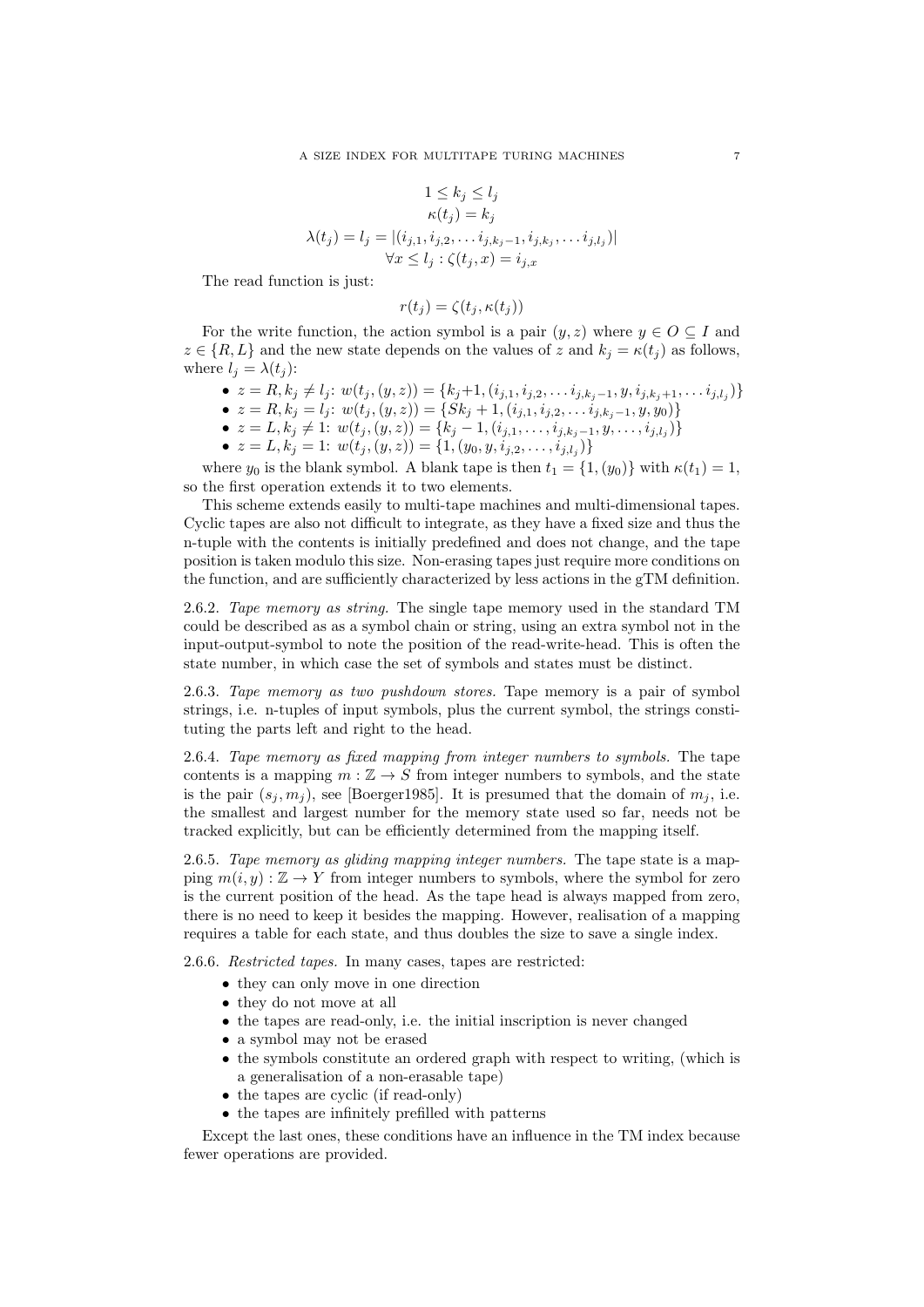<span id="page-7-0"></span>2.7. Penalties. In case the TMs have some quirks that allow fewer states by leaving out features that the others have, e.g. a missing stop state or requiring a cyclic tape, penalties may correct for these cases. However, penalties depend on human judgement and thus are estimates. The following rules are applied in the examples:

If one of the tapes is cyclic and read-only, i.e. has a single infinitely repeated pattern, this saves at least one action and thus reduces the TM index. Maybe it also increases the computational complexity, but this is not taken into account in the TM index. Thus, a penalty of one extra operation to compensate for the saved move in the other direction could be applied.

If the tape is infinite, but not filled with blanks, but with a repeating pattern outside the encoding of the guest machine, this is regarded more complicated than a cyclic tape, and thus an action penalty of two is used.

If the tape is not only infinite, but also filled with a pattern that is not repeating, an action penalty of at least three is used.

If there is no stop state easily added, some extra states may be added in the calculation. The number used should estimate the necessary effort to determine the stop situation. If the stop is a cycle of n states, a state penalty of  $n-1$  is used, as a coupled FSM to detect the cylcle would need  $n$  states. If the stop is not detected by a defined cycle, the state penalty becomes very large, if not infinite. At least, the number of states plus 1 will be used.

Thus, using the state penalty  $P_S$  and the operation penalty  $P_{\Psi}$ , the formula for the estimated TM index becomes:

$$
(|S|+P_S)\cdot\sqrt{\frac{|I|\cdot(|\Psi|+P_{\Psi})}{2}}
$$

### 3. Invariants

<span id="page-7-1"></span>Transformations on standard TMs and their influence on the state symbols product have been studied since Shannon, and as the TM index is the same, these need not to be evaluated here.

So here the emphasis is on changes in the number and characteristics of more than one tape. For these, some machine transformations can be given that do not alter the TM index.

<span id="page-7-2"></span>3.1. Moving state to an extra tape. Shannon proved that with only one tape, a 1-state standard UTM is not possible.

If a second tape is allowed, a machine with only 1 state is fairly simple, using the technique used by Hooper in appendix II of [\[Hooper1969\]](#page-21-1). For a standard Turing machine, just a second (changeable) tape is added, the number of symbols on this tape being equal to the number of states. This second tape is never moved, it just serves to replace the states.

The transformation of any n-state m-symbol 1-tape machine with the common two operations is simple: Just use the pairs of the m symbols and n states as inputs, giving  $m \cdot n$  new input symbols, and write the new state to second tape, i.e. use pairs of new state and new symbol as actions, i.e.  $m \cdot 2 \cdot n$  actions. The TM index was  $n \cdot \sqrt{\frac{m \cdot m \cdot 2}{2}}$  before and is  $1 \cdot \sqrt{\frac{(n \cdot m) \cdot (m \cdot 2 \cdot n)}{2}}$  $\frac{(m \cdot 2 \cdot n)}{2}$  thereafter, thus is equal under this transformation. Hence, using the square root is essential.

<span id="page-7-3"></span>3.2. Many synchronous tapes. Any n-state, m-symbol, 1-tape TM can be simply transformed to a n-state, 2-symbol, multitape machine, using either unary or binary representation. All tapes are moved the same each time.

If unary representation is used,  $m$  tapes are required, the symbols are represented by a bit on one of the m tapes only.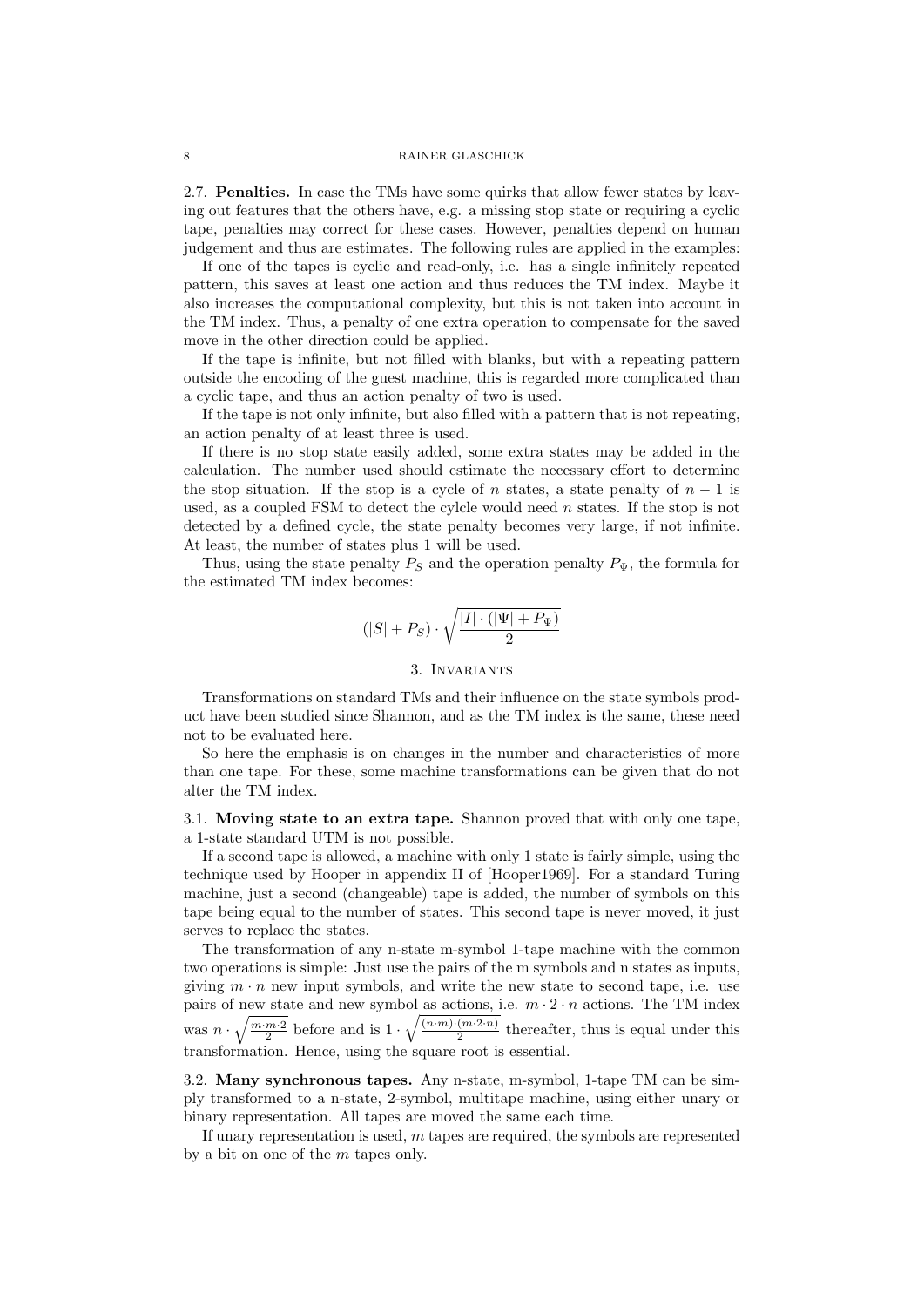Although m tapes with 2 symbols each span an input space of size  $2^m$ , only m of these are used. Similarily, there are still only  $2 \cdot m$  actions, thus the symbol state area size is still  $n \cdot m \cdot 2 \cdot m \cdot n$ , and the TM index is unchanged.

If binary representation is chosen, k tapes are required such that  $2^k > m$  The m symbols are binary coded. As only the used symbols and actions are counted, the TM index is still the same.

<span id="page-8-0"></span>3.3. Splitting (or joining) symbol and move action. A case that might at the first glance be counter intuitive is the splitting of actions, because one might demand that this operation, that does not change the net behavior, should keep the TM index invariant.

For a standard TM, it is redundant to have a no move, just change action, because this action could then be replaced by that of the target state<sup>[5](#page-8-3)</sup>. An engineer might argue technically, that the symbol change and the tape movement have to be done sequentially anyhow, as the tape can only be moved once the symbol write has finished. So he might propose a TM, where the action set does not contain the four members:  $\{0R, 0L, 1R, 1L\}$ , but instead use the action set  $\{0, 1, R, L\}$  i.e. either move or change symbol. Because every state of the original TM would have to be split into two states, there would be twice the number of states and thus the TM index double. The engineer should, however, come to the conclusion that it would normally be less effort to have a three-phase clock instead of a two-phase clock, speeding up the machine by the factor  $4/3$  and using half the number of memory cells for the state memory. Thus, the increase in the TM index is finally sensible, at least if used as an indicator for the technical effort.

With multitape TMs, the picture is different. For the human it is much easier to understand a state table, when just one tape is moved at a time. Whether e.g. the examples below can be optimized (regarded as gTMs), and if this can be done by a general algorithm, has not yet been explored.

### 4. Examples

<span id="page-8-1"></span>Several TMs are discussed, and the results summarized in Table [1.](#page-20-0) Some standard TMs are included for comparison.

<span id="page-8-2"></span>4.1. Notational remarks. State tables are written down using four columns, as indicated above:

- actual state number
- input symbols
- action symbols
- next state number

It is assumed that input symbols are mapped to a single character per tape, which is possible in the cases given. If the machine has more than one tape, the input symbol column thus has two or more characters that represent the symbols on the tapes.

For the action symbols, it depends on the machine if there is a single character used for writing symbol or moving the tape, or two characters for writing a symbols, and moving the tape afterwords. In the latter case, five columns may be used, where the colums for the output symbol and the tape movement could be seen as joined to a single column if seen as an gTM. The hyphen character is used as symbol for no action.

In order to increase human readability, dots are used in the tables as follows:

<span id="page-8-3"></span><sup>5</sup> except for the stop state, see examples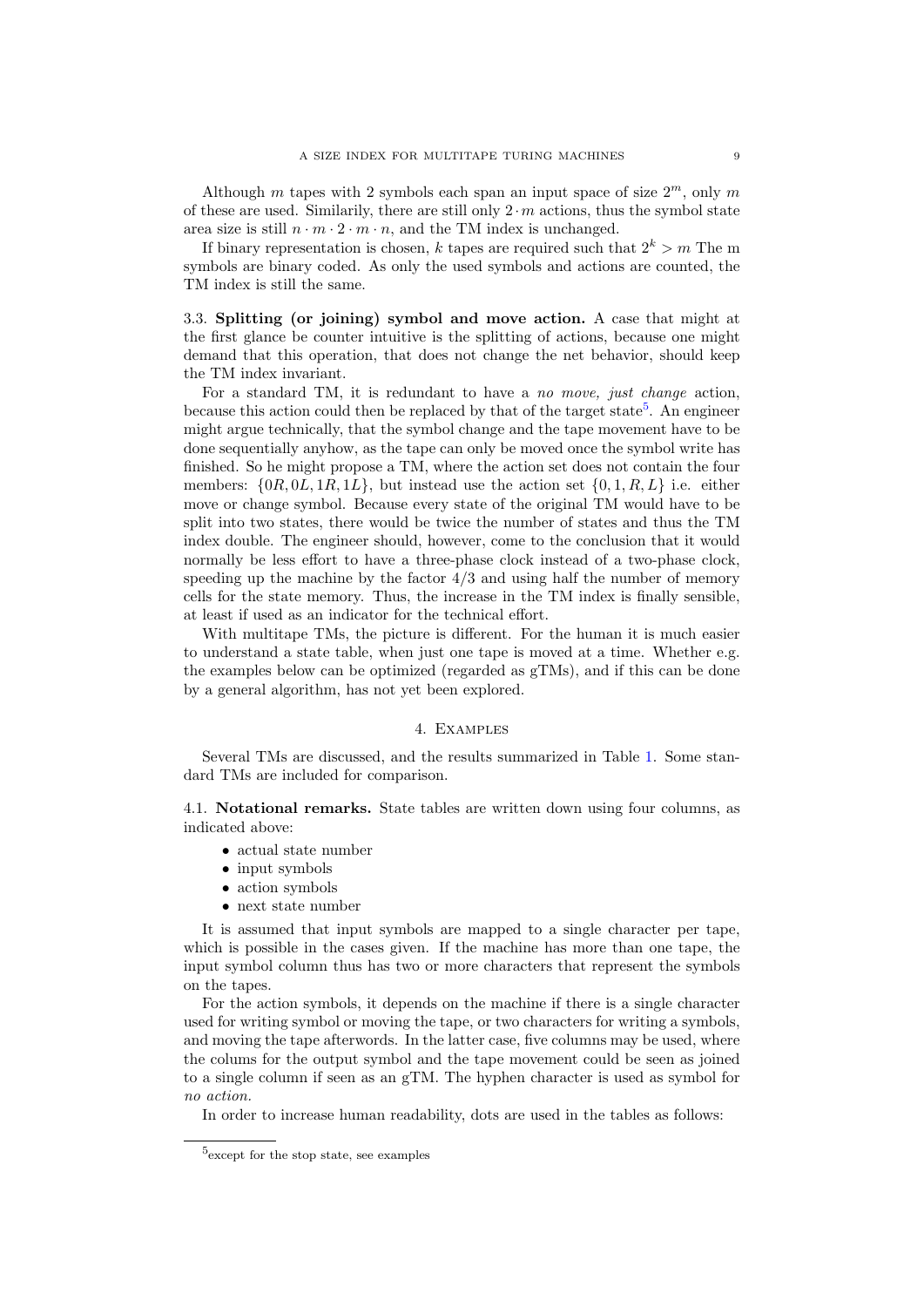In the input column, they denote that the input symbol may be any of those on the tape, and the state table line in fact represents as many lines as there are symbols for the dot. This implies that for each dot, all the symbols to be generated are explicitly used in at least one other line.

In the output column, the meaning of the dot is *same symbol as input.* 

E.g., Hasenjaeger's machine could either move or punch on the R-tape, because the Wang instructions are like this, including the option not to move or punch, which is represented by  $\overline{\phantom{a}}$ . On Hooper's machine, a pair is given of the new symbol — which may be the same — and the tape move including no move, explicitly denoted by -.

Dots in the last column simply mean keep that state.

From a mathematical point of view, there is no difference whether a symbol on a tape is replaced by itself (output) or nothing done; from a technical point of view the latter mostly means significantly less circuitry, but it can be easily detected and is noted here by dots just for readability. For counting the numbers to calculate the TM index, dots are resolved to the respective values.

The condition that tapes are presumed to be cyclic is not noted in the state tables directly, as are other restrictions.

Note that for calculating the TM index, it is irrelevant if e.g. the operations are noted with two characters, like 0R, 0L, 1R and 1L or four different single characters, as long as it is used consistently. We just need to expand the dots and count the number of different input conditions and the number of different actions.

It would have been a nice exercise to transform each non-binary TM to a binary TM and calculate the TM index, optionally doing some optimizations.

Please keep in mind that the issues of computational complexity and the effort of encoding and decoding are not covered by the TM index.

<span id="page-9-0"></span>4.2. A very simple non-UTM. Just to have a very simple TM, we give a (nonoptimal) state table for a non-universal binary TM that appends a mark at the end of a chain of marks:

| S | in | out | $\mathrm{s}^{\, \prime}$ |
|---|----|-----|--------------------------|
| 1 | М  | R   | 1                        |
| 1 | b  |     | 2                        |
| 2 | b  | М   | 2                        |
| 2 | м  |     | Ō                        |

It has two states, two input symbols **b**,M and three output actions  $R, M, -$  so the state-symbol product is 4, but the TM index is  $2 \cdot \sqrt{3} = 3.46$ , because the L action is not used. The colour count is 4 instead of 6 for the same reason.

<span id="page-9-1"></span>4.3. Moore's machine. This machine, published in [\[Moore1952\]](#page-21-12), was perhaps the first multitape machine with a small number of states with a fully published state table. Also, Moore discussed the conditions to physically build such a machine and found it feasible, the largest problem being the erasable tape, as also observerd by Hasenjaeger, see [\[Hasenjaeger1987\]](#page-21-13).

The machine has 15 states and 3 tapes, one for the simulated machine, one non-erasable tape for remembering the next state, and one read-only unidirectional cyclic tape for the coded state table. The coding just writes four numbers for each state, using alternately inverted unary numbers<sup>[6](#page-9-2)</sup>.

The state table is (in the order used by Moore, without his extensive comments):

S PQR PQR S'

<sup>1 11. -</sup>R- 2

<span id="page-9-2"></span> $6$  2, 1, 3, 4 is encoded  $1^2, 0^1, 1^3, 0^4$ , i.e. 1101110000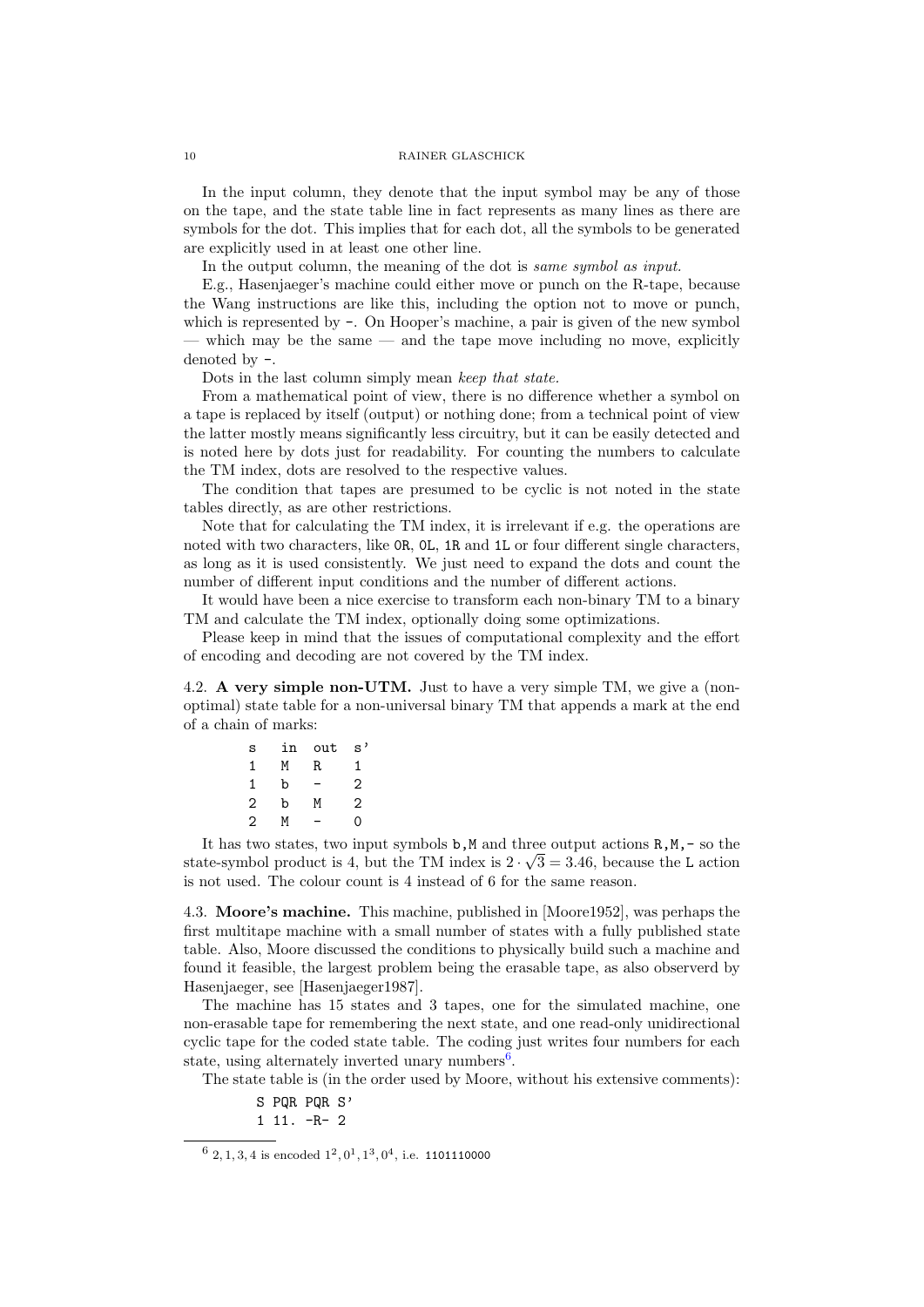$2 \t1. R - - 1$ 1 10. -L- 3 3 1.. R-- . 3 01. -L- 4  $1 \t01$ .  $-I - 4$  $401. -L-$ 4 00. R-- 5  $500. R--$ . 5 10. -R- 1 1 00. -R- 6 6 00. R-- 7  $710. -08$ 7 00. R-- 9  $901. -18$ 10 10. --L 8 10 00. R-- 11 11 10. --R 8 8 100 -1- 13 8 101 -1- 12 12 111 -R- 15 15 .0. -1- 13 13 11. -R- 14 14 10. R-- 15 15 .0. -1- 13 13 01. -L- 4

As it has 3 tapes, it has  $2^3 = 8$  input symbols, which are covered by the state table. Only 8 actions are used for the tape, as only one tape is operated at a state table. Only 8 actions are used for the tape, as only one tape is operated at a s<br>transition. So the symbol equivalent is  $\sqrt{32} = 5.7$ , giving a basic TM index of

$$
15 \cdot \sqrt{\frac{8 \cdot 8}{2}} = 84.9
$$

For the cyclic tape, an action penalty of 1 used. There is no stop state; perhaps because the state number zero cannot be coded. If in the encoding of the state table a state number is used for which not definition exists, the machine will endlessly search that state number on the program tape. According to the rules given above, a state penalty of 14 has to be used, although a smaller solution might be possible. The estimated TM index is thus:

$$
(15+14) \cdot \sqrt{\frac{8\cdot (8+1)}{2}} = 174
$$

<span id="page-10-0"></span>4.4. Hasenjaeger's machines. Hasenjaeger never published details himself, just some global remarks in [\[Hasenjaeger1987\]](#page-21-13); he just did build a physical machine he called the *Mini-Wang*.<sup>[7](#page-10-1)</sup> According to his hand-written notes, he started the design in 1962 and did the schematics in 1963, thus his machine could be dated as of 1964. No evidence is known today when the machine was ready for and used in demonstrations in seminars and lectures in Münster or Bonn.

The binary encoding for Wang's instructions used by Hasenjaeger is:

- 1: mark tape
- 01: move right
- 001: move left

<span id="page-10-1"></span><sup>&</sup>lt;sup>7</sup>He had build a larger machine of similar design before and called it the *Wang machine*, because Wang in [\[Wang1957\]](#page-21-14) showed that a universal machine could be non-erasing.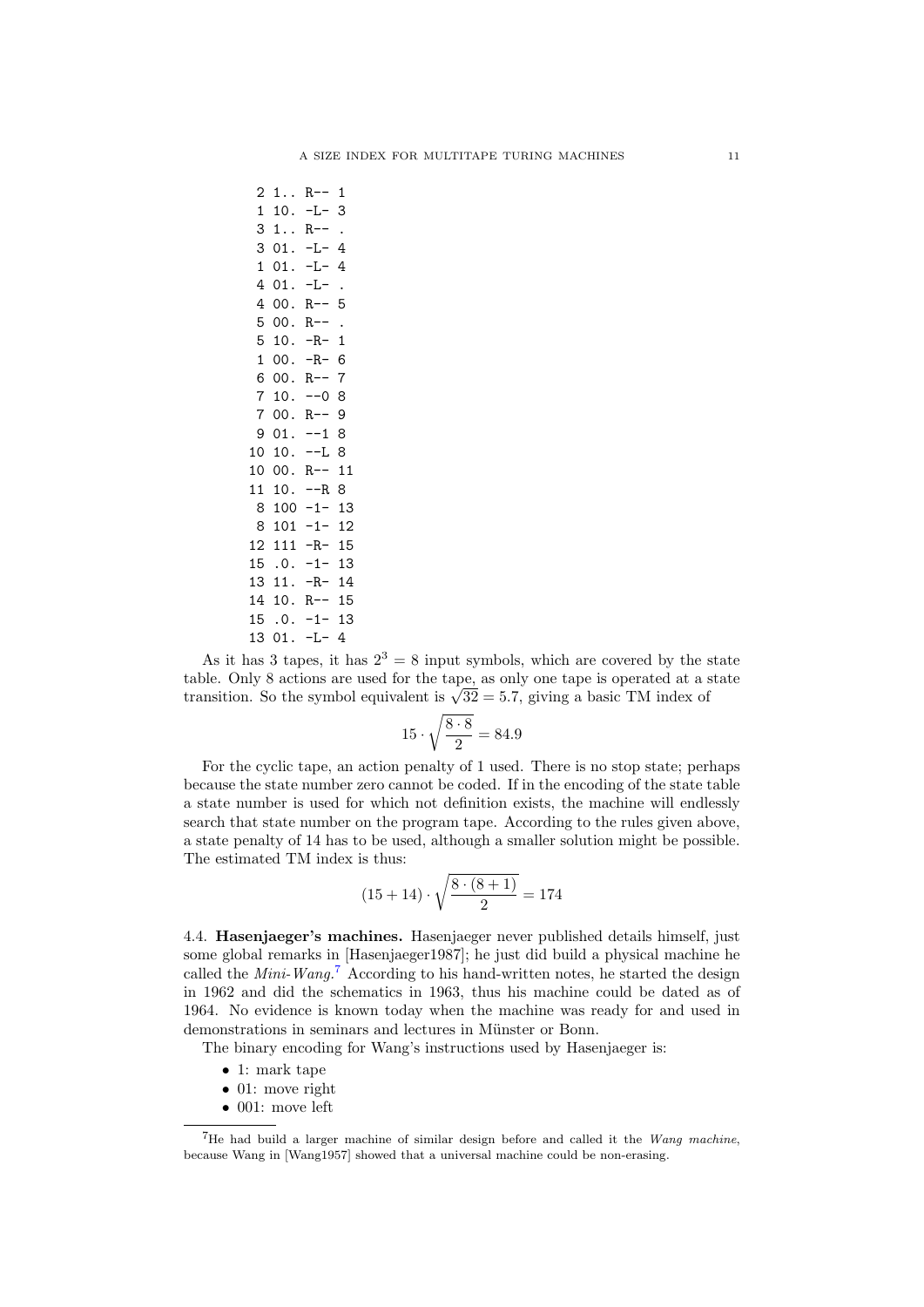• 00  $0^n$  1: conditional skip *n* instructions

Note that each instruction has exactly one marked bit, so the number of ones is the number of instructions to skip.

4.4.1. The original machine with a bi-directional progamme tape. The (real) Hasen-jaeger machine in its original form for a bi-directional cyclic programme tape<sup>[8](#page-11-0)</sup> and without stop state is:

> S PQR PQR S' I: P=1 is punch, P=0 other instruction 1 1.0 R-M . mark if not marked, next instruction 1 1.1 R-- . do not mark if marked, next instruction 1 0.. R-- 2 other instruction, take the 0 II: R, L or other; Q is zero on entry 2 10. R-R 1 go right, next instruction 2 00. RR- . save 0 in Q, check next P bit 2 11. RLL 1 next P bit is 1, go left, clear Q, next inst. 2 01. RL- 3 next P bit is 0, this is a skip III: skip part 1: count zeroes to Q, if mark 3 0.0 R-- . R has space, skip zeroes until P=1 3 1.0 R-- 1 R has space, end found: next instruction 3 0.1 RR- . R has mark, count zeroes until P=1 3 1.1 LR- 4 R has mark, end found: exec skip IV: skip part 2: execute 4 01. L-- . while Q>0, skip zeroes on P, leave Q 4 11. LL- . while Q>0, skip a one, decrement Q 4 .0. R-- 1 Q=0, next instruction (mark prepended)

It has four distinct states and three binary tapes, P, Q and R. Tape P is the programme tape with a defined initial inscription encoded as above, (using relative backward jumps only and a cyclic tape to achieve forward jumps), and it is unchangeable. Tape Q is also unchangeable and has just a single mark, which is at the tape head position when the machine starts. Thus, tape Q can be used as a counter. Tape R is the working tape<sup>[9](#page-11-1)</sup> for the simulated (guest) machine and not erasable.

As there are three binary tapes, so it has  $2^3 = 8$  input combinations, which are all used and defined. The actions are:

- -, R and L for tape P and tape Q
- plus M for tape R.

Thus, the maximum number of possible output actions is  $3 * 3 * 4 = 36$ , but only 9 of these are used, e.g. tape R is only modified in three lines of the state table. √

Thus, the symbol equivalent is  $\sqrt{\frac{8\cdot 9}{2}} =$  $36 = 6.0$  (incidently  $3 \cdot 2$  for 3 tapes with 2 symbols), and the basic TM index is:

$$
4 \cdot \sqrt{\frac{8 \cdot 9}{2}} = 24.0
$$

ignoring that there is no stop and that tape P is necessarily cyclic to allow conditional transfers to any instruction on tape P.

<span id="page-11-0"></span><sup>&</sup>lt;sup>8</sup>build only recently from a bidirectional *uniselector* found in his legacy

<span id="page-11-1"></span> ${}^{9}Rechenband$  in German, means *calculating tape*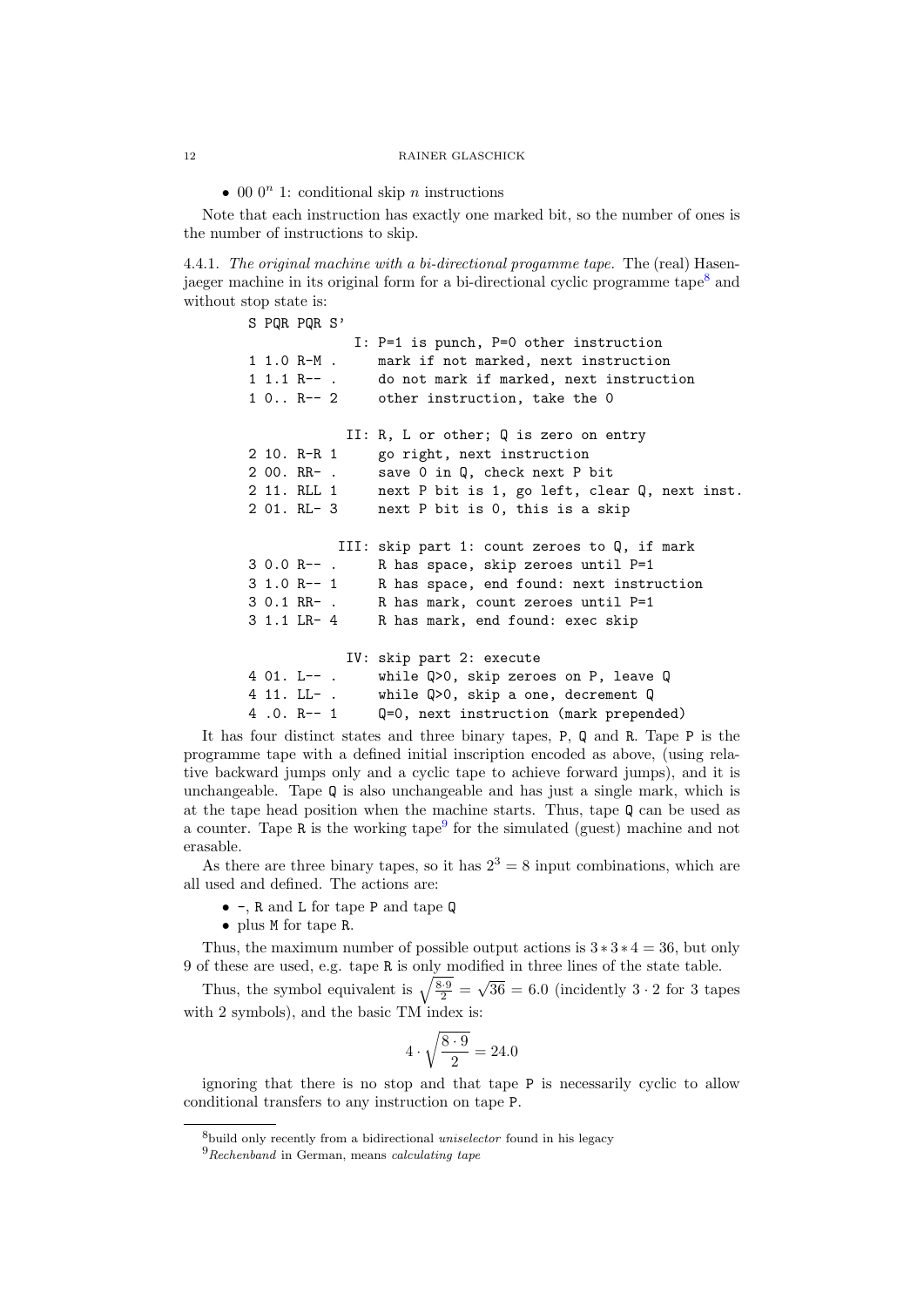To replace tape P by a not-cyclic one is not trivial, thus a penalty of one action is used, giving an estimated TM index of:

$$
4 \cdot \sqrt{\frac{8 \cdot (10 + 1)}{2}} = 26.5
$$

As regards the missing stop state, Hasenjaeger in his private notes refers to what he calls a dynamic stop, i.e. using a conditional skip 0, i.e. jump back just to the same instruction. This means that tape R does not act, and tape P stays within a small section of the tape, and the relay pattern repeats each 10 clocks, which is not easy to detect. Using the above penalty rules, that would mean a state penalty of 3, giving an estimated TM index of:

$$
(4+3)\cdot\sqrt{\frac{8\cdot(9+1)}{2}} = 44.27
$$

It is, however, easy to detect a skip 0 by splitting the last line of state 3 as follows:

```
3 111 LR- 4 end found; R has mark, need to skip
3 101 --- 0 skip 0 is stop
```
in which case no state penalty is necessary. However, the current hardware can sense tape R only in state 1 and 3, and tape Q only in state 2 and 4, so this requires a changed hardware. Another option could be to treat marking a marked state as a stop. But the conditional backward jump spaces one too far and lands on the mark that terminates an instruction, which has no effect, as tape R is on a mark anyhow, but requires that the mark on a marked tape does not stop.

Thus, excluding the engineering aspect, only the penalty for the cyclic tape P is needed, giving an estimated TM index of 26.5.

4.4.2. The modified machine with a uni-directional progamme tape. When the machine was found, there was no documentation available and a unidirectional programme tape enclosed, which did not fit to the state table. Looking for a way to have this configuration running, using forward jumps seemed to be the solution, requiring only a small change in the state table, namely inverting a relay contact:

S PQR PQR S'

```
I: P=1 is punch, P=0 other instruction
1 1.0 R-M . mark if not marked, next instruction
1 1.1 R-- . no need to mark if marked, next instruction
1 0.. R-- 2 other instruction, take the 0
           II: R, L or other; Q is zero on entry
2 10. R-R 1 go right, next instruction
2 00. RR- . save 0 in Q, check next P bit
2 11. RLL 1 next P bit is 1, go left, clear Q, next inst.
2 01. RL- 3 next P bit is 0, this is a skip
          III: skip part 1: count zeroes to Q, if mark
3 0.0 R-- . R has space, skip zeroes until P=1
3 1.0 R-- 1 R has space, end found: next instruction
3 0.1 RR- . R has mark, count zeroes until P=1
3 1.1 RR- 4 R has mark, end found: need to skip
           IV: skip part 2: execute
4 01. R-- . while Q>0, skip zeroes on P, leave Q
4 11. RL- . while Q>0, skip a one, decrement Q
```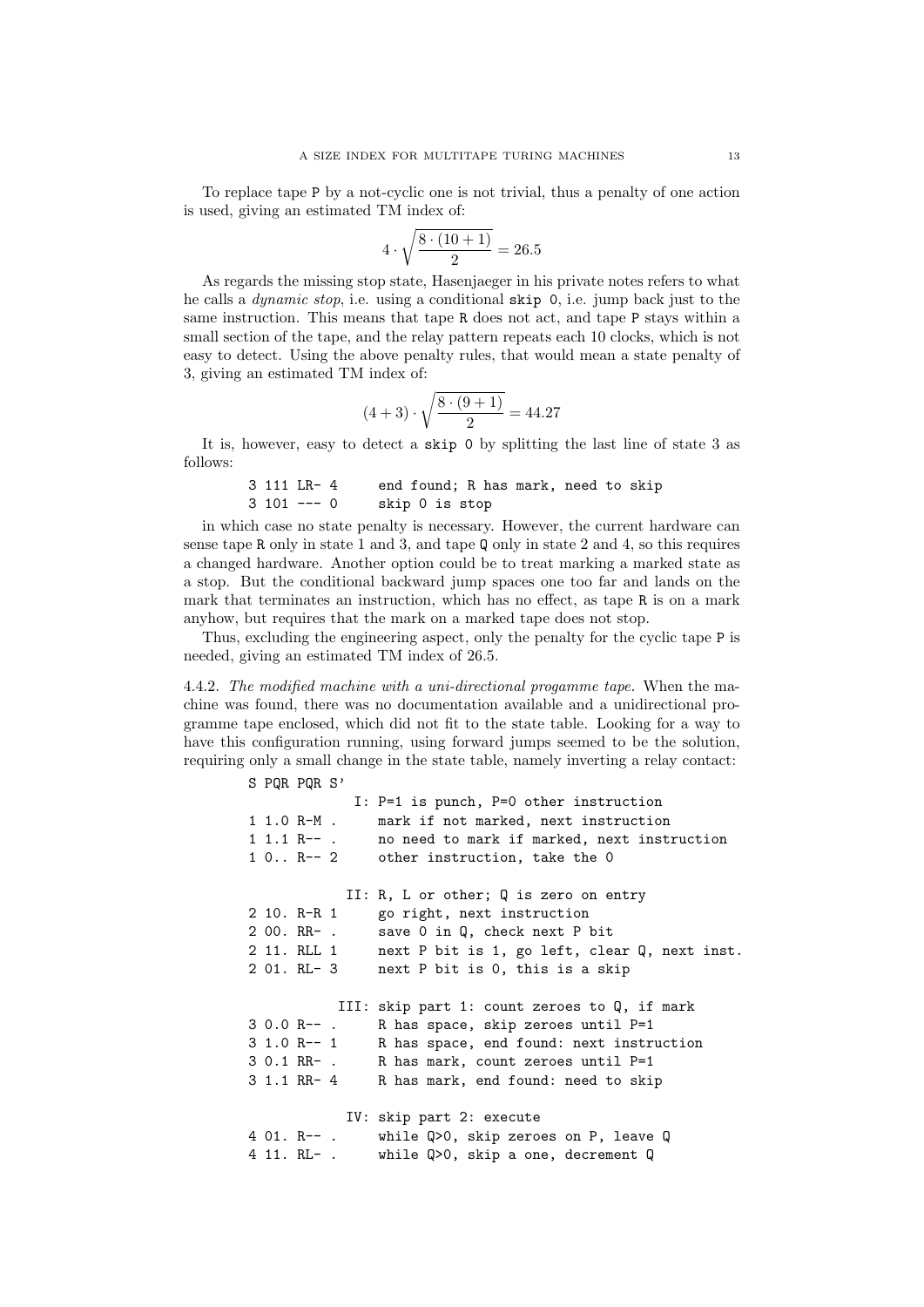### 4 .0. --- 1 Q=0, next instruction

Just the direction of skipping is changed from backwards to forwards, and using the cyclicity of the tape for backward jumps. However, this slows down the execution, as actions like skipping over a string of marks each time cycle the P-tape, making demonstrations nearly incomprehensible. Also, the dynamic stop is hard to see, but could be done as before, though not in the physical machine:

3 111 RR- 4 R has mark, end found: need to skip 3 101 --- 0 R has mark, end found, stop

Because tape P has one action less, the machine has two less, thus the basic TM index is

$$
4\cdot\sqrt{\frac{6\cdot 7}{2}}=21.2
$$

Adding the penalty for the cyclicity of tape P, gives an estimated TM index of:

$$
4 \cdot \sqrt{\frac{8 \cdot (7+1)}{2}} = 22.6
$$

4.4.3. The compact machine. As I observed only recently, in state 2 of the above machine tables, tape Q is used as auxiliary state memory (similar to Hooper). Taking this further on, one state may be saved:

|  | S PQR PQR S'  |             |                                                   |
|--|---------------|-------------|---------------------------------------------------|
|  |               |             | I: $P=1$ is punch, Q is zero on entry             |
|  | 1 100 R-M .   |             | mark while not marked, next instruction           |
|  | 1 101 R-- 0   |             | if already marked, stop                           |
|  | 1 00. RR- .   |             | save 0 in Q, change to alternate state            |
|  |               | 1 11. RLR . | was 01: R, next instruction                       |
|  |               |             | 1 01. RL- 2 consumed two zeros, continue decoding |
|  |               |             |                                                   |
|  |               |             | II: L or Jump; Q is zero on entry                 |
|  | 2 10. R-L 1   |             | was 001: L, next instruction                      |
|  | 2 00. RR- .   |             | bias Q, change to alternate state                 |
|  | 2 010 R-- .   |             | R has space, no jump, skip zeroes                 |
|  | 2 110 RL- 1   |             | R has space, no jump, done                        |
|  | 2 011 RR- .   |             | R has mark, jump, count number of zeros           |
|  | 2 111 L-- 3   |             | end of jump instruction, execute jump             |
|  |               |             |                                                   |
|  |               |             | III: execute jump                                 |
|  | 3 01. L-- .   |             | skip zeros backwards                              |
|  | 3 11. LL- .   |             | skip back and count instruction                   |
|  | 3 00. R-- .   |             | Q zero, before end of next instruction            |
|  | $3 10. R-- 1$ |             | Q zero, continue with next instruction            |

It uses tape P bidirectional, and there are 8 input symbols and 8 output actions, giving a symbol equivalent of 5.7. With with only 3 states the basic TM index is:

$$
3 \cdot \sqrt{\frac{8 \cdot 8}{2}} = 17.0
$$

This machine stops if an already marked place has to be marked, which is possible here. Although this increases the effort for some transformations from standard TMs to Wang-Hasenjaeger TMs, here the goal is to have a low TM index. Just one action penalty for the cyclic tape gives an estimated TM index of:

$$
3 \cdot \sqrt{\frac{8 \cdot (8+1)}{2}} = 18.0
$$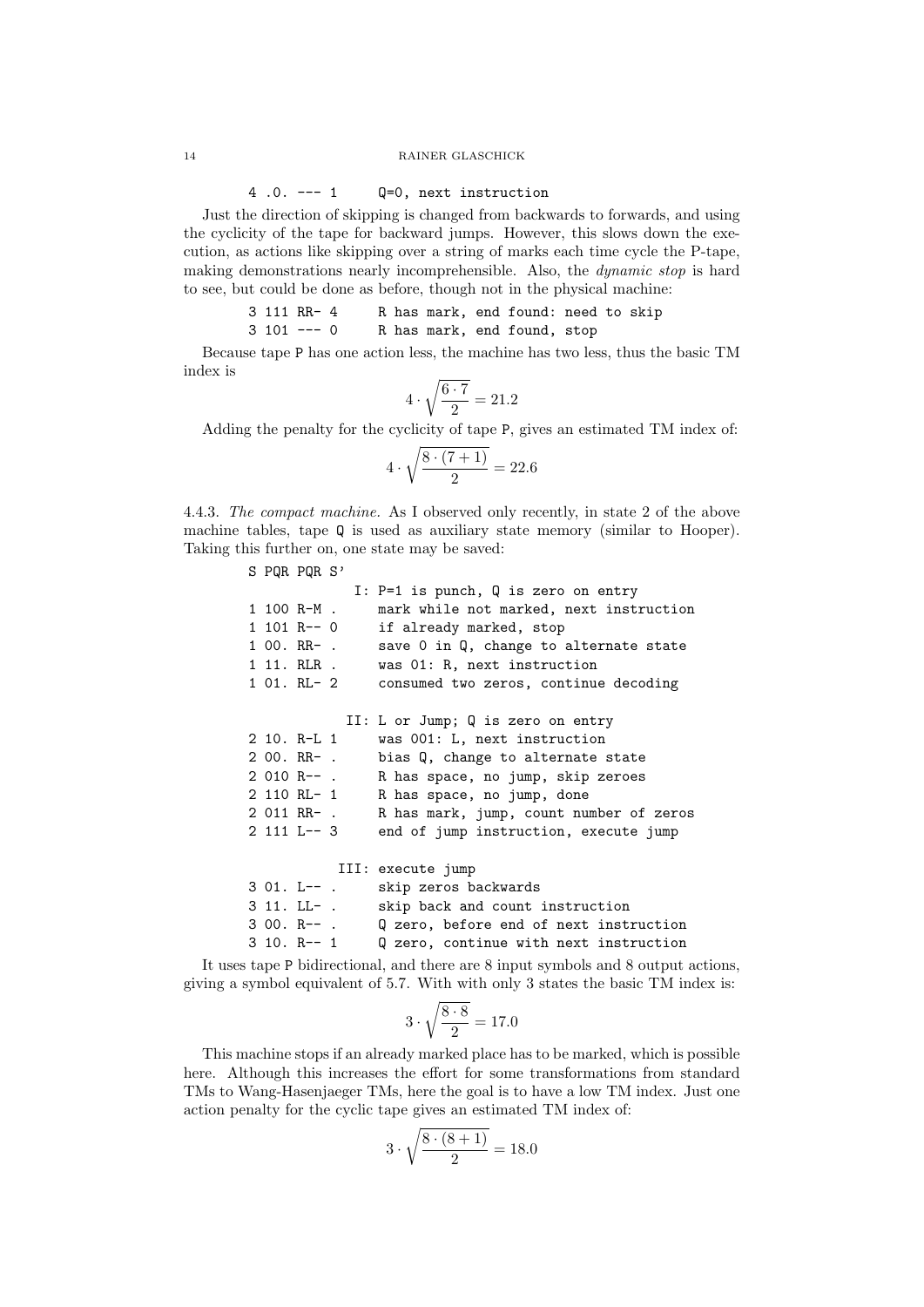If a unidirectional tape P is used, this saves two actions:

|  | S POR POR S'  |             |                                         |
|--|---------------|-------------|-----------------------------------------|
|  |               |             | I: $P=1$ is punch, Q is zero on entry   |
|  | 1 100 R-M .   |             | mark while not marked, next instruction |
|  | $1 101 R--0$  |             | if already marked, stop                 |
|  | 1 00. RR- .   |             | save 0 in Q, change to alternate state  |
|  | 1 11. RLR .   |             | was 01: R, next instruction             |
|  |               | 1 01. RL- 2 | consumed two zeros, continue decoding   |
|  |               |             |                                         |
|  |               |             | II: L or Jump; Q is zero on entry       |
|  | 2 10. R-L 1   |             | was 001: L, next instruction            |
|  | $200.$ RR- .  |             | bias Q, change to alternate state       |
|  | 2 010 R-- .   |             | R has space, no jump, skip zeroes       |
|  |               | 2 110 RL- 1 | R has space, no jump, done              |
|  | 2 011 RR- .   |             | R has mark: count number of zeros       |
|  | $2$ 111 R-- 3 |             | end of jump instruction, execute jump   |
|  |               |             |                                         |
|  |               |             | III: execute jump                       |
|  | 3 01. R-- .   |             | skip zeros                              |
|  |               | 3 11. RL- . | skip mark and count instruction         |
|  | 3.0. R-- 1    |             | Q zero, continue with next instruction  |

Thus, the basic TM index is

$$
3\cdot\sqrt{\frac{8\cdot 6}{2}}=14.7
$$

For the cyclic tape, there is still an action penalty of 1 to be added:

$$
3\cdot\sqrt{\frac{8\cdot(6+1)}{2}}=15.87
$$

The computational complexity in time and space is not significantly changed, as all forward jumps are shorter by a constant and all backward jumps are longer by a constant.

However, this machine is again not compatible to the physical one, as the mutually exclusive reading of tapes Q and R is no longer satisfied. The now free fourth state (as we have to use two flipflops anyhow) can be used to implement a stop if the jump distance is zero, which here is a no-operation.

<span id="page-14-0"></span>4.5. Hooper's machines. Hooper published in [\[Hooper1969\]](#page-21-1) two multi-tape machines, a binary one with one state, four tapes and two symbols, that uses Wang's instructions (like Hasenjaeger with relative jumps and a cyclic tape); and another one with two tapes, two states and three symbols, that uses cyclic tag systems.

4.5.1. Hooper's 1-state Wang style UTM. This machine is remarkable in several ways: It uses Wang's instructions, and it uses the two additional tapes not only to count the skip for Wang's conditional transfer, but also to replace states by tape contents.

The encoding used is:

- 01: mark tape
- 11: move right
- 10: move left
- $(00)^n$ : conditional skip *n* one-bits

The table reads in common format: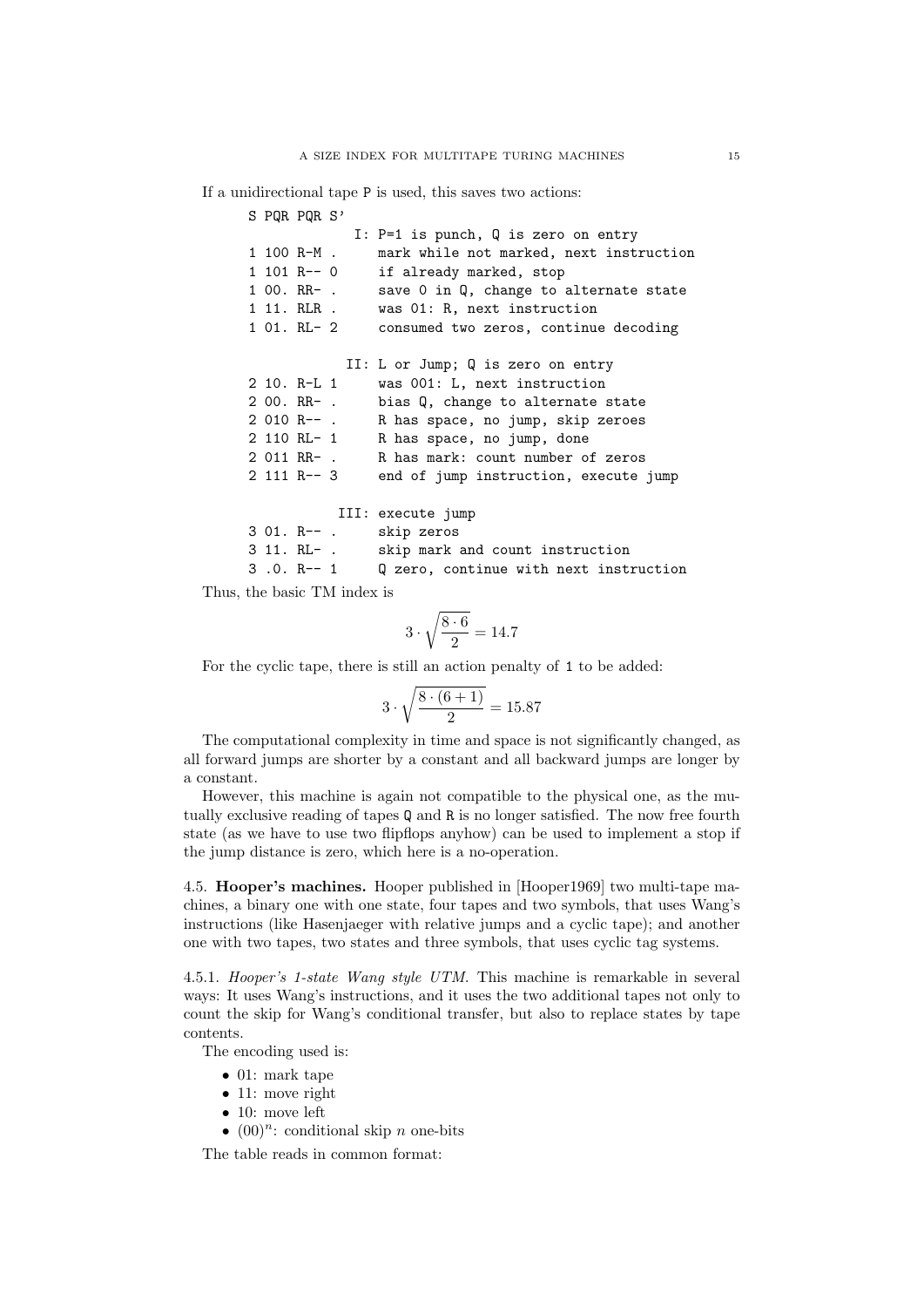| S. |        | PTRS PTRS PTRS S'                                          |   |              |  |
|----|--------|------------------------------------------------------------|---|--------------|--|
|    |        | $1 \quad 1.10 \quad .0. \text{ L-LL} \quad 1 \quad (1, 2)$ |   |              |  |
|    |        | $1 \t 0.01 \t 1. LL-R \t 1 \t (3, 4)$                      |   |              |  |
|    |        | $1 \quad 1.01 \quad .1. \text{ LR-R} \quad 1 \quad (5, 6)$ |   |              |  |
|    |        | 1 0010  L-R- 1                                             |   | (7)          |  |
|    |        | 1 1000 .1 L-L- 1                                           |   | (8)          |  |
|    |        | 1 0110 1 L-RR 1                                            |   | (9)          |  |
|    |        | $1$ 0100 1. L--- 1 (10)                                    |   |              |  |
|    |        | $1$ 0111  L--- 1 (11)                                      |   |              |  |
|    |        | $1$ 1111 00 L-LL $1$ (12)                                  |   |              |  |
|    |        | $1$ 1100 $-LL$ 1 (13)                                      |   |              |  |
|    |        | $1\quad 0000\qquad \ldots \quad L-L-1\qquad (14)$          |   |              |  |
|    | 1 .011 | $\cdots$ $\cdots$ $\cdots$                                 | 0 | (see p. 215) |  |

P is the progamme tape, T the target tape, and R and S are auxiliary tapes with a predefined inscription. There are  $2^4 = 16$  possible inputs, that are all used (after the stop condition added that is mentioned in the text). The number of possible actions is very high (16 output symbols, and 3 tape actions each, including the neutral one, i.e.  $2^4 \cdot 3^4 = 1296$ ). But as only 13 actions are used, the basic TM index is very low:

$$
1 \cdot \sqrt{\frac{16 * 13}{2}} = 10.2
$$

Applying a penalty of one action for the cyclic tape P, and one for the predefined inscription of tape R and S increases the estimated TM index slightly to

$$
1 \cdot \sqrt{\frac{16 * 15}{2}} = 10.95
$$

4.5.2. Hooper's 2-state UTM. The machine has 2 states, 2 tapes, and 3 symbols (including blank) on each, and uses a tag system to encode the guest TM.

The state table is in compact form (stop state added as mentioned in the text):

| S          | TU             | TU op                | $S^{\, \prime}$            |              |
|------------|----------------|----------------------|----------------------------|--------------|
| 1          | 00             | $\ldots$ R-          |                            |              |
| 1          | 10             | bb RL                | $\ddot{\phantom{0}}$       |              |
| 1          | 11             | .b LL                | $\overline{\phantom{0}}^2$ |              |
| 1          | 01             | $.0\,$ LL            | $\overline{2}$             |              |
| 1          | b1             | $1. L-$              | $\ddot{\phantom{0}}$       |              |
| 1          | 0b             | L-                   | $\ddot{\phantom{1}}$       |              |
| 1          | bb             | $1. L^-$             |                            |              |
| 1          | 1b             | 0. LR                | $\overline{\phantom{0}}^2$ |              |
| 1          | b0             | $\ddot{\phantom{0}}$ | 0                          | (see p. 211) |
|            |                |                      |                            |              |
|            |                |                      |                            |              |
| 2          | b1             | .O -L                |                            |              |
| 2          | b0             | $.1 - L$             |                            |              |
| 2          | bb             | 11 L-                | $\overline{1}$             |              |
| $\sqrt{2}$ | 0b             | .1 LL                | $\overline{\phantom{a}}$   |              |
| $\,2$      | 10             | $.1 - R$             | $\ddot{\phantom{0}}$       |              |
| 2          | 11             | $.0 - R$             |                            |              |
| 2          | 1 <sub>b</sub> | $\ldots$ RL          | $\ddot{\phantom{a}}$       |              |
| 2          | 00             | .b -L                | $\ddot{\phantom{0}}$       |              |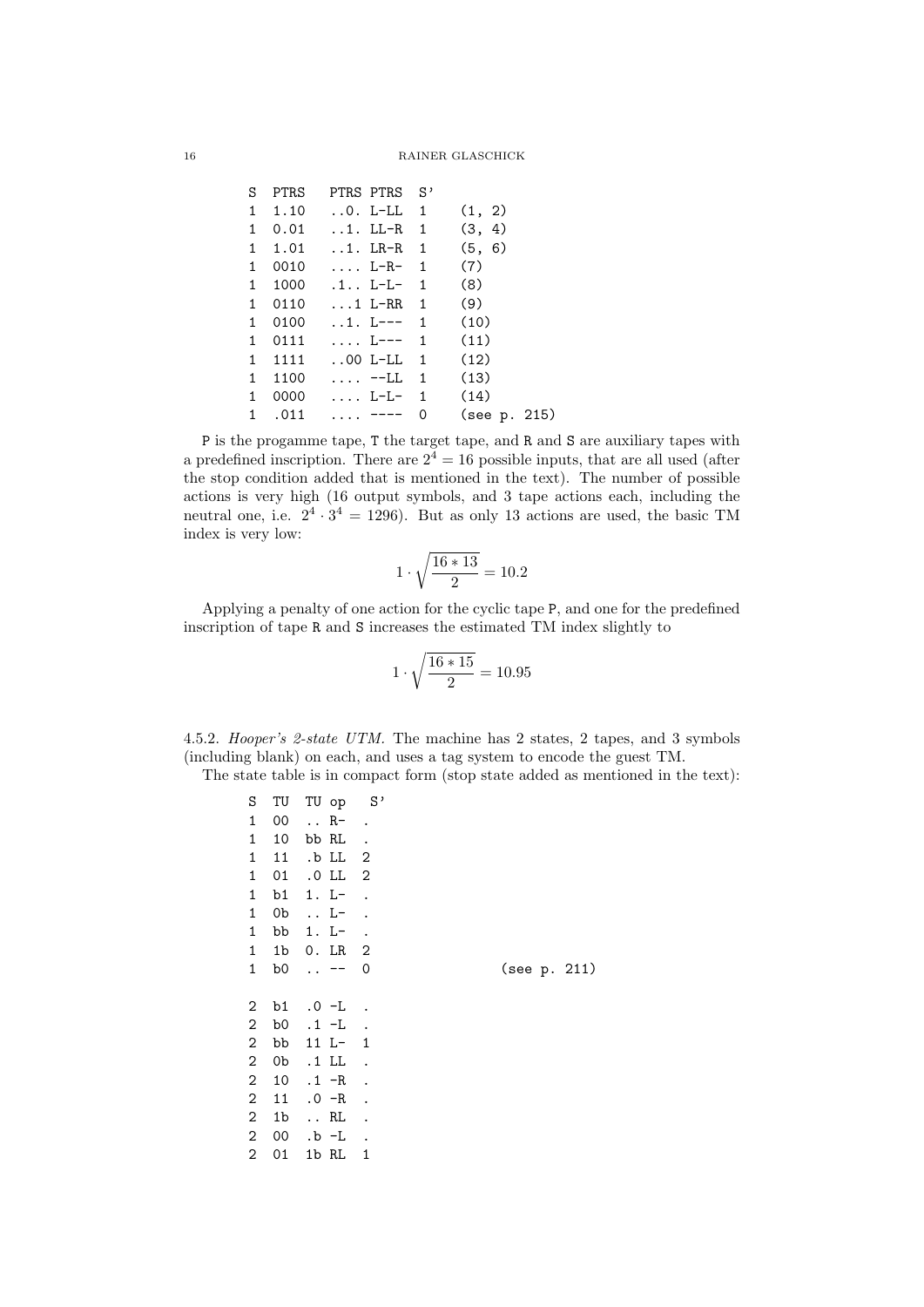All 9 possible inputs are used (stop state added). Out of the  $3^2 \cdot 3^2 = 81$  possible output actions, only 15 are used, giving a TM index of

$$
2\cdot\sqrt{\frac{9\cdot 15}{2}}=16.4
$$

<span id="page-16-0"></span>4.6. Rogozhin's machines. Rogozhin published in [\[Rogozhin1996\]](#page-21-15) seven universal standard TMs using tag systems for encoding, of which the one with the lowest state-symbol product of 24 and the one using a binary tape are shown. Both machines have a stop already incorporated into the state table, and use standard tapes which are blank outside the encoded part.

4.6.1. The 4-state 6-symbol machine. The machine has 4 states and uses 6 symbols, giving a state-symbol product of 24. The symbols with the arrows above the characters are replaced by more common characters ( e for east and w for west) in the following state table:

S I O S' 1 1 wL . 1 b eR . 1 e bL . 1 w 0R . 1 0 wL . 1 c 0R 4 2 1 0R . 2 b eL 3 2 e wR . 2 w eL . 2 0 1L . 2 c bR . 3 1 1R . 3 b wR 4 3 e bR . 3 e -- 0 3 0 cR 1 3 c 1R 1 4 1 0R . 4 b cL 2 4 e wR .  $4 w -- 0$ 4 0 cL 2 4 c bR .

Out of maximal  $6 * 2 = 12$  actions, just 11 are used (unused is 0L), so the TM index is slightly less the state symbol product:

$$
4 \cdot \sqrt{\frac{6 \cdot 11}{2}} = 23.98
$$

4.6.2. The 24-state 2-symbol machine. The machine has 24 states and 2 symbols according to the following state table: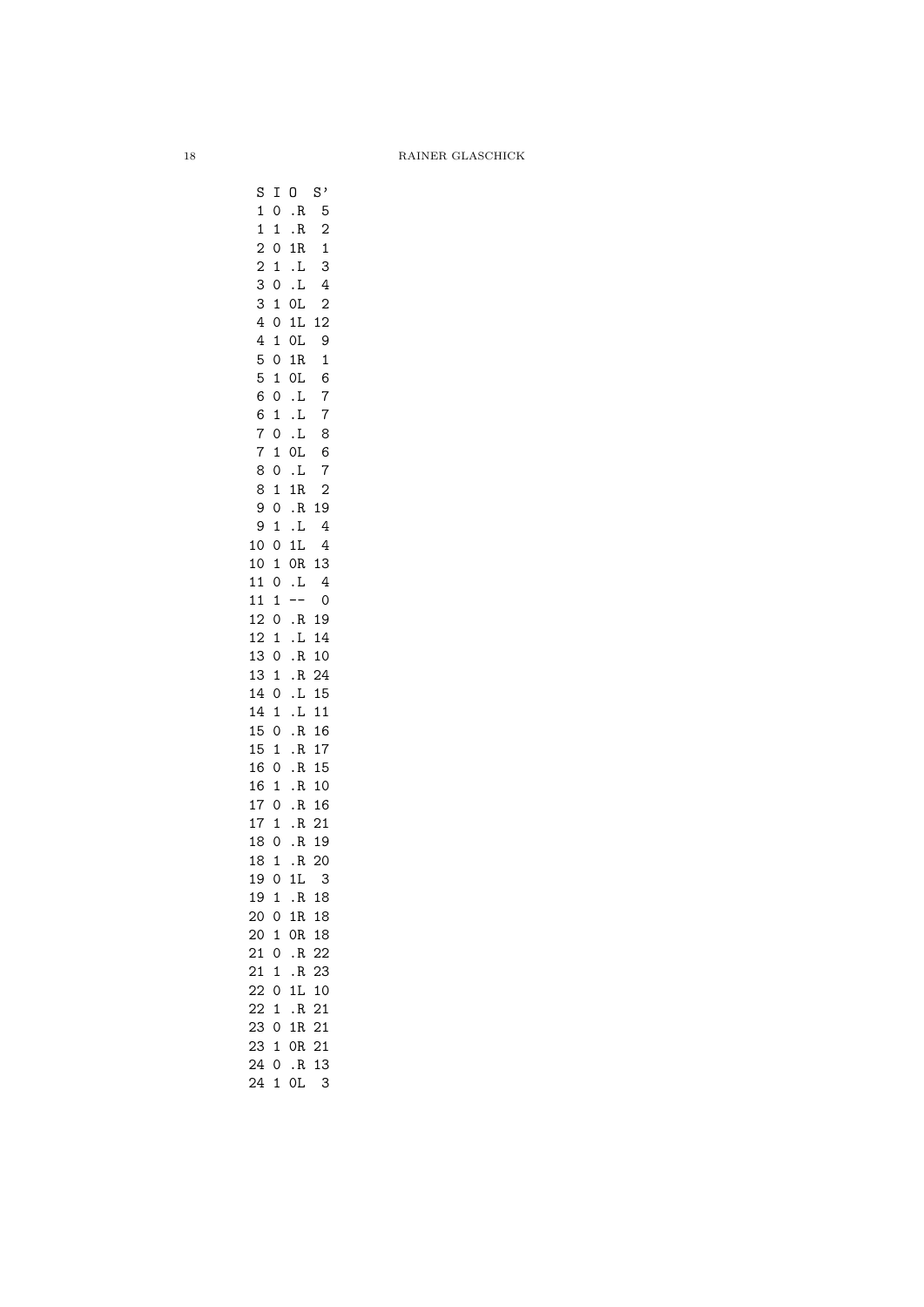As all input symbols and output actions are used, so the TM index is equal to the state-symbol product:

$$
24\cdot\sqrt{\frac{2\cdot4}{2}}=48
$$

<span id="page-18-0"></span>4.7. Wolfram's machine. Wolfram published 2002 in [\[Wolfram2002\]](#page-21-16) a very small machine with only 2 states and 3 symbols, having a state symbol product of 6. A proof for its universality was announced 2007 to be published in Complex Systems. Whether it is really universal is not of full importance here, as it just serves to illustrate the TM index.

The state table is:

 $S$  I  $0$   $S'$ 1 0 1R 2 1 1 2L . 1 2 1L . 2 0 2L 1 2 1 2R . 2 2 0R 1

All 3 input symbols are used, but only 5 output actions are used (the 2L is duplicate and 0L not used), thus the basic TM index is

$$
2 \cdot \sqrt{\frac{3 \cdot 5}{2}} = 5.48
$$

As it seems that the machine does not only not stop, but infinitely write to the tape, according to the above rule, a state penalty of 3 is used, which seems to be very generous here. As the initial inscription of the tape is said to be infinite nonrepeating, an action penalty of three is used, resulting in an estimated TM index of:

$$
(2+3)\cdot\sqrt{\frac{3\cdot(5+3)}{2}} = 17.32
$$

The question of encoding as well as decoding as well as the computational complexity are at least difficult to determine for a machine that never stops, but is, as always here, not included in the above estimated TM index.

<span id="page-18-1"></span>4.8. Woods' and Neary's machines. Woods and Neary have published a fairly large number of machines, mostly for cyclic tag systems and often what they called weakly universal, where the tape is infinitely prescribed.

4.8.1. The 4 state 5 symbol machine. Published in [\[WoodsN2009\]](#page-21-8), it is a standard TM with 5 symbols and 4 states, thus the state-symbol product is 20. The state table  $(\lambda \text{ replaced by } \%)$ :

| S            |              | $I \quad 0$     | $S$ ,                   |              |
|--------------|--------------|-----------------|-------------------------|--------------|
| 1            | $\mathbf 0$  | $\mu$ L         |                         |              |
| 1            | $\mathbf{1}$ | BR <sub>2</sub> |                         |              |
| 1            | $\mu$        | OR 2            |                         |              |
| 1            |              | B 1R 0          |                         | (see p. 171) |
| 1            | %            | OL <sub>2</sub> |                         |              |
|              |              |                 |                         |              |
|              |              | 2 0 $\mu$ L     |                         |              |
|              | $2 \quad 1$  | 1 <sub>L</sub>  |                         |              |
| $\mathbf{2}$ | $\mu$        | OR 1            |                         |              |
| $\mathbf{2}$ | B            | 0L              | $\sim$ .                |              |
| $\mathbf{2}$ |              |                 | $\overline{\mathbf{3}}$ |              |
|              | %            | $\mu$ L         |                         |              |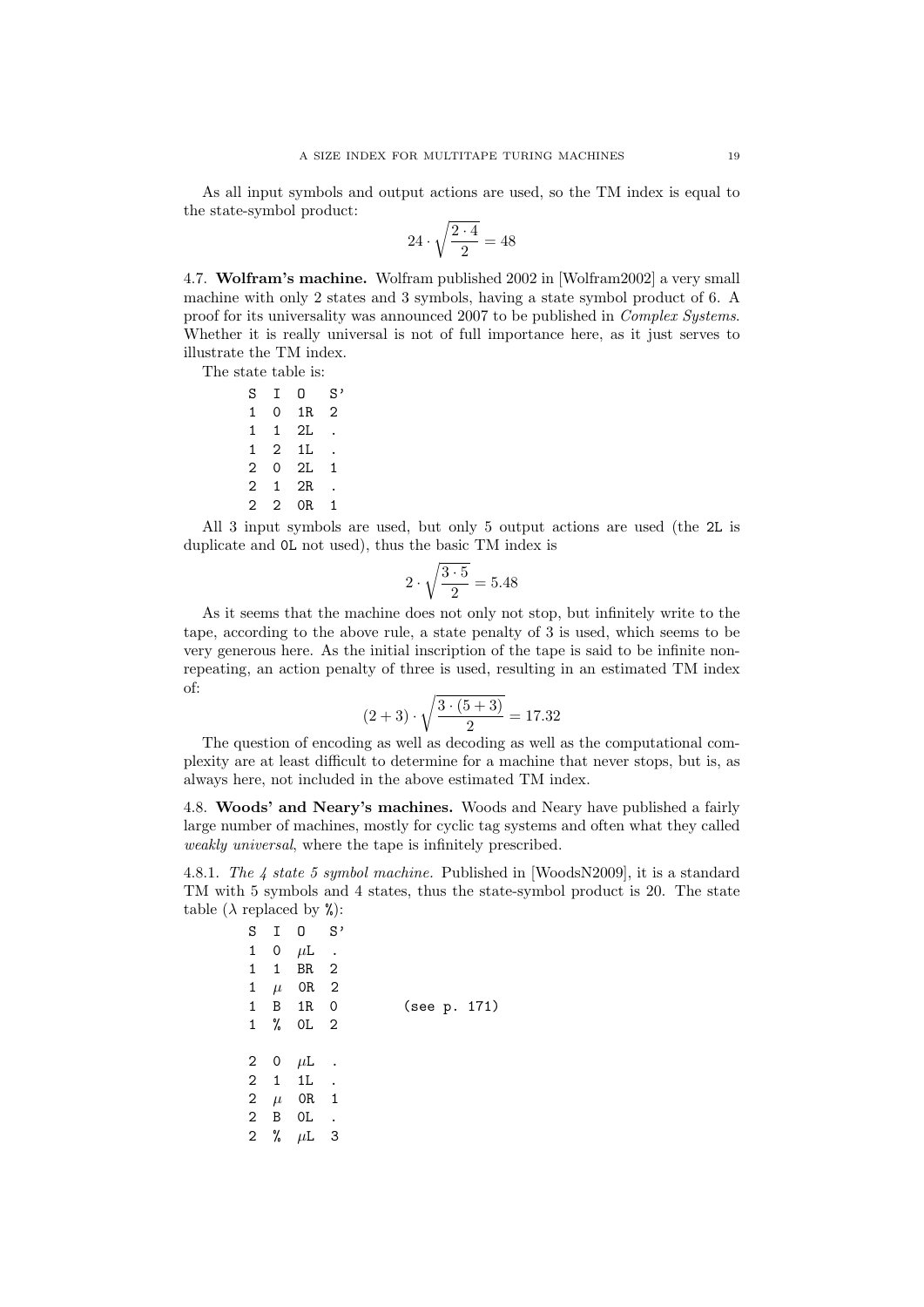3 0 BR . 3 1 1R . 3  $\mu$  OR 4 3 B 0L 2 4 0 BR . 4 1 1R . 4  $\mu$  OR 3 4 B 1L 2

All 5 input symbols are used, but out of the 10 possible actions, only 6 are used, because the delimiter % is never written to the tape. Thus, the basic TM index is smaller than the state-symbol product:

$$
4\cdot\sqrt{\frac{5\cdot 6}{2}}=15.49
$$

The encoding fills the tape to the left with a repeating pattern, but not to the right, thus an action penalty of two is used for the estimatd TM index:

$$
4 \cdot \sqrt{\frac{5 \cdot 8}{2}} = 17.89
$$

4.8.2. The 2 state 4 symbol machine. Published in [\[NearyW2009\]](#page-21-4) as  $U_{2,4}$ , it has 2 states and 4 symbols and uses Rule 110 encoding. It is characterized as weakly universal because a predefined pattern is repeatedly duplicated on the tape outside the encodeded part.

Its state table is:

$$
\begin{array}{cccccc} S & I & 0 & S \\ 1 & 0 & \not\in L \\ 1 & 1 & 1L & 2 \\ 1 & \not\in & 1L \\ 1 & 1 & 1L \\ 2 & 0 & 1R & 1 \\ 2 & 1 & \not\in L \\ 2 & \not\in & 0R \\ 2 & 1 & 1R \\ \end{array}.
$$

All 4 input symbols are used, but out of the 8 possible actions, only 5 are used ( 0L, 1L and øR are not used), so the basic TM index is:

$$
2\cdot\sqrt{\frac{4\cdot 5}{2}}=6.32
$$

The predefinded repeated pattern is similar to a cyclic tape, but slightly more complicated, so 2 action penalties might be justified, giving an estimate TM index of:

$$
2 \cdot \sqrt{\frac{4 \cdot (5 + 2)}{2}} = 7.48
$$

#### 5. Overview of TM indices and colours

<span id="page-19-0"></span>Numbers are given in Table 1, some shown graphically in Fig. 1. The y-axis is logarithmic as to better distinguish the points at small index numbers.

The abbreviations used are: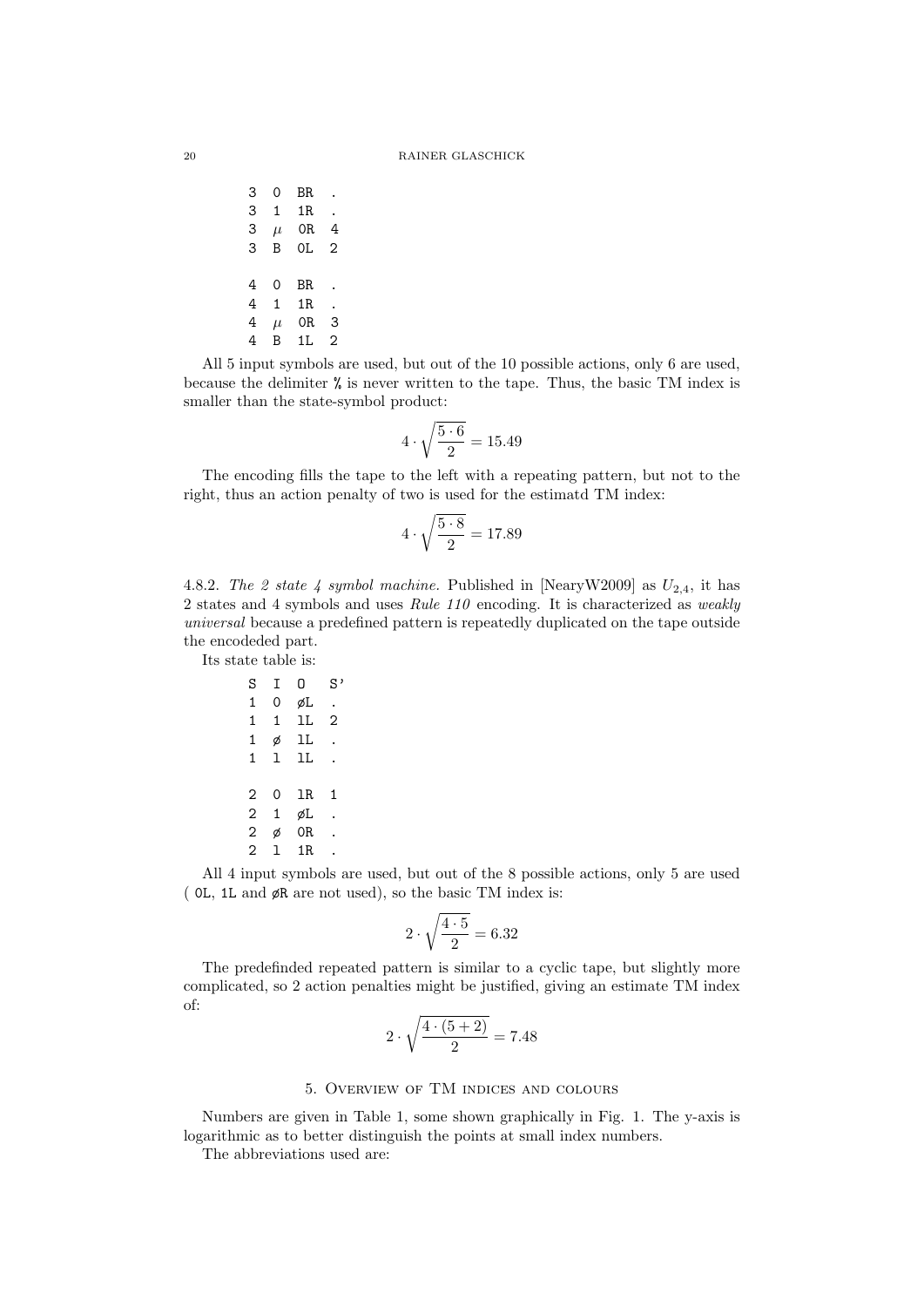A SIZE INDEX FOR MULTITAPE TURING MACHINES  $\hspace{1.5cm} 21$ 

| Author                   | Year   | 1p             | St             | Sv             | <b>SSP</b> | 1n             | Ops | SvE     | TMi      | eTMi | Мc | НN  | Enc   |
|--------------------------|--------|----------------|----------------|----------------|------------|----------------|-----|---------|----------|------|----|-----|-------|
| Moore                    | 1952   | 3              | 15             | $\overline{2}$ | 30         | 8              | 8   | 5.7     | 84.9     | 174  | 28 | 120 | Moore |
| Hasenjaeger              | (1964) | 3              | 4              | $\overline{2}$ | 8          | 8              | 9   | 6.0     | 24.0     | 26.5 | 29 | 32  | Wang  |
| Hooper                   | 1969   | 4              |                | $\overline{2}$ | 2          | 16             | 13  | 10.2    | 10.2     | 10.9 | 14 | 16  | Wang  |
| Hooper                   | 1969   | 2              | $\overline{2}$ | 3              | 6          | 9              | 15  | 8.2     | 16.4     |      | 17 | 18  | cytag |
| Rogozhin                 | 1996   |                | 4              | 6              | 24         | 6              | 11  | 5.7     | 23.9     |      | 19 | 24  | cytag |
| Rogozhin                 | 1996   |                | 24             | $\mathfrak{D}$ | 48         | $\overline{2}$ | 4   | 2.0     | 48.0     |      | 8  | 48  | cytag |
| Wolfram                  | 2007   |                | $\overline{2}$ | 3              | 6          | 3              | 5   | 2.7     | 5.5      | 17.3 | 6  | 6   | r110  |
| Neary & Woods            | 2009   |                | 4              | 5              | 20         | 5              | 6   | 3.9     | $15.5\,$ | 17.9 | 11 | 20  | cytag |
| Neary & Woods            | 2009   | 1              | $\overline{2}$ | 4              | 8          | 4              | 5   | $3.2\,$ | $6.3\,$  | 7.5  | 8  | 8   | r110  |
| Hasenjaeger <sup>*</sup> | 2012   | 3              | 3              | $\mathfrak{D}$ | 6          | 8              | 6   | 5.7     | 14.7     | 15.9 | 21 | 18  | Wang  |
|                          |        | $\blacksquare$ |                |                |            | 0.77           |     |         |          |      |    |     |       |

<span id="page-20-0"></span>Table 1. Summary of Numbers

```
Tp: tapes
St: states
Sy: number of symbols
SSP: state symbol product
SyE: symbol equivalent
TMi: basic TM index
Mc: union of Margenstern's colours
eTMi: estimated TM index (if larger)
Enc: encoding for programme
cytag: cyclic tags
r110: rule 110
```


Figure 1. TM Index vs. Year